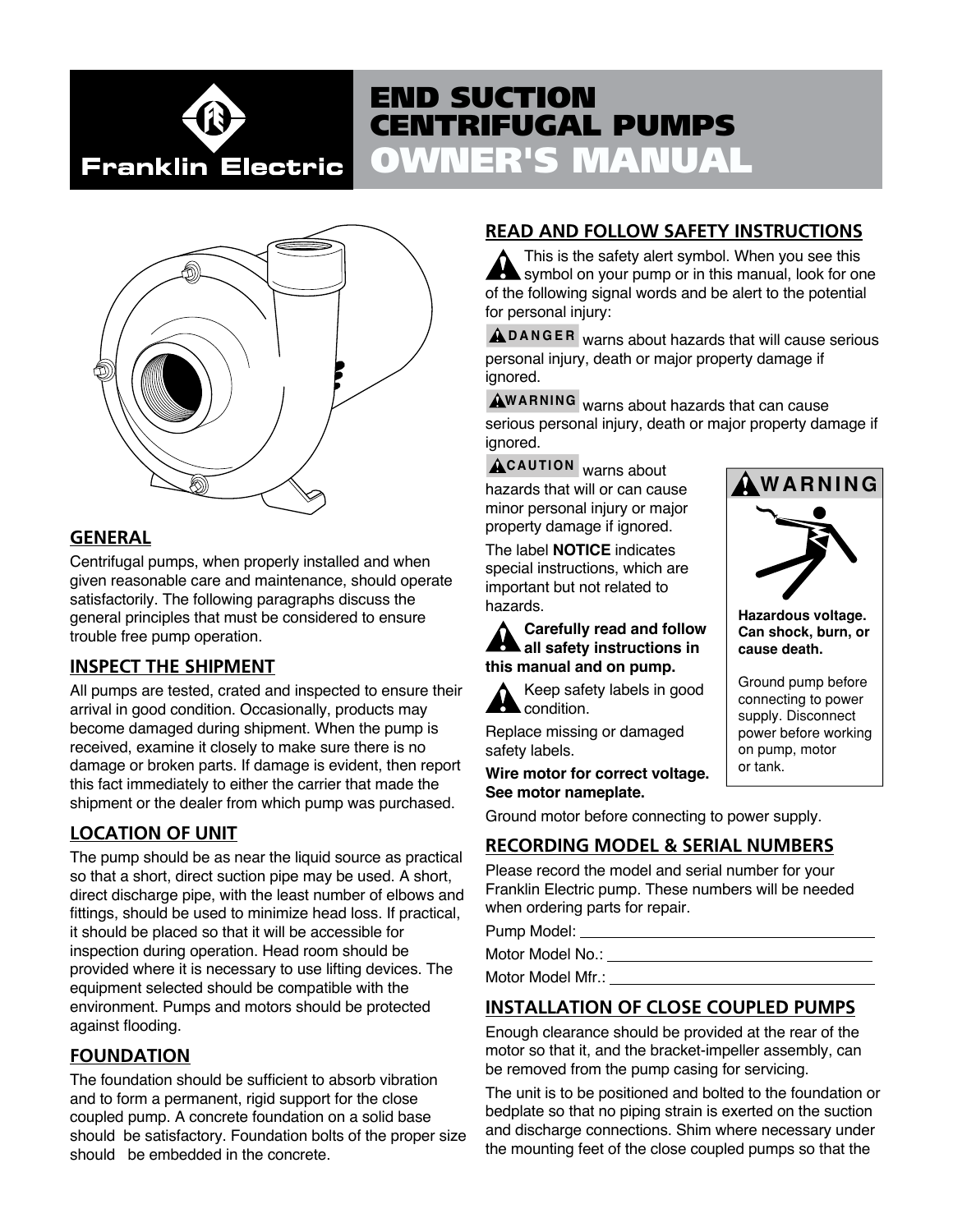unit is level. Tighten the mounting bolts supporting the motor on the pump bracket evenly and securely. When connecting the suction and discharge connections, do not impose additional strain at the pump connections; lubricate all thread with suitable pipe dope or sealant.

# **PIPING**

Never allow pump to carry weight of piping. Both suction and discharge piping should be supported independently at a point near the pump. Piping must be installed carefully so that it will not be necessary to force it into place when connecting to the pump.

In unusually long discharge lines, and in lines which are subject to wide temperature ranges, slip joints or other flexible connectors should be used to compensate for elongation of the pipe due to pressure or temperature. Flexible connectors are also helpful as a means of preventing transmission of noise and vibration.

# **SUCTION PIPING**

The pump should be installed as close to the source of liquid as possible. Where high suction lifts (15 feet or more), hot liquids, or intricate suction piping are involved, a careful check must be made to be sure that the pump's required net positive suction head (NPSH) will be met.

The suction line should be as short, large and simple as practical. It should be placed so that it rises gradually toward the pump and so that the pump suction is at the highest point in the suction line. Use as few fittings as possible and utilize smooth, long-radius fittings where space permits.

Avoid attaching an elbow directly to the pump suction; use a length of straight pipe or an eccentric reducer to provide proper entry of liquids into pump. Do not use throttling valves or orifices in suction line. They may cause cavitation which can seriously damage the pump.

If a foot valve is required to keep the pump primed, the cross-sectional area of its passageways should be 1½ to 2 times the area of the suction pipe. A strainer, if required should have 3 to 4 times the area of the suction pipe; otherwise, excessive friction loss will be caused.

It is especially important that suction piping on pumps which operate at high suction lift be absolutely free from leaks. If air is drawn into the suction line through any leaks, the pump capacity will be reduced, and serious difficulties in maintaining prime may result.

When the suction line draws liquid from an open sump, its lower end should be submerged sufficiently so that air is not drawn into the line by vortex action. A flared suction bell placed on the end of vertical suction line will help to compensate for lack of submergence.

# **DISCHARGE PIPING**

Care should be exercised in sizing and laying out pipe so unnecessary friction losses are avoided. As in suction piping, the number of fittings should be minimized and abrupt changes in direction and size of piping should be avoided.

A gate valve should be installed in the discharge line. It will be of assistance when priming the pump and will permit service to be performed on the pump without having to drain the discharge line and any connected vessels.

It is advisable to install a check valve in the discharge line between the pump and the gate valve. In a system operating at high discharge heads and with a foot valve on the suction line, the check valve protects the pump from pressure surges which occur when the pump is stopped. In pressure systems without a foot valve, the check valve prevents reverse rotation of the pump and loss of pressure in the discharge line if the pump stops.

# **MOTORS AND CONTROLS**

Small close-coupled centrifugal pumps use fractional (56C frame) motors ranging from 1/3 HP through 3 HP at 3600 RPM. The larger close-coupled pumps use integral (JM frame) motors ranging from 3 through 50 HP at 3600 RPM.

The single phase fractional (56C frame) motors are protected by an internal, automatic reset, thermal overload switch and no external protection is required. All Three-Phase Motors (56C and JM frame) must be provided with a manual starter that incorporates overload protection. For overload protection, as well as automatic operation (in conjunction with a float or pressure switch), a magnetic starter must be used.

Electric wiring to the motor should be sized in accordance with applicable codes or handbooks. Undersize wires will cause a voltage drop which may result in damage to the motor. Be certain that the current characteristics of the electrical supply are in agreement with those required by the motor. Instructions for connecting the motor leads of a dual-voltage motor appear in the cover of the motor conduit box or on the motor nameplate.

# **PROTECTIVE CONTROLS**

If there is any possibility that a pumping system will allow the pump to run dry (loss of prime, empty tank, etc.) the pump must be protected by an automatic control.

# **START UP**

Centrifugal pumps must be primed (filled with liquid) before they will start pumping. For pumping systems which have a foot valve on the end of the suction line, the easiest way to prime the pump is to fill suction line, pump and enough of the discharge system to establish a liquid level one or two feet above the top of the pump case. Any air trapped in the pump case should be allowed to escape by opening the top vent plug until a steady stream of liquid flows from the opening. Turn the pump shaft by hand so that any air trapped within the impeller is allowed to escape. Wait several minutes for air to escape from any nearly horizontal runs of suction pipe. Close the vent pipe plug valve and prepare to start pump.

The correct direction of rotation is assured when the pump is furnished complete with single-phase motor. It is very important, however, to check for correct rotation when three-phase motors are furnished, or when drivers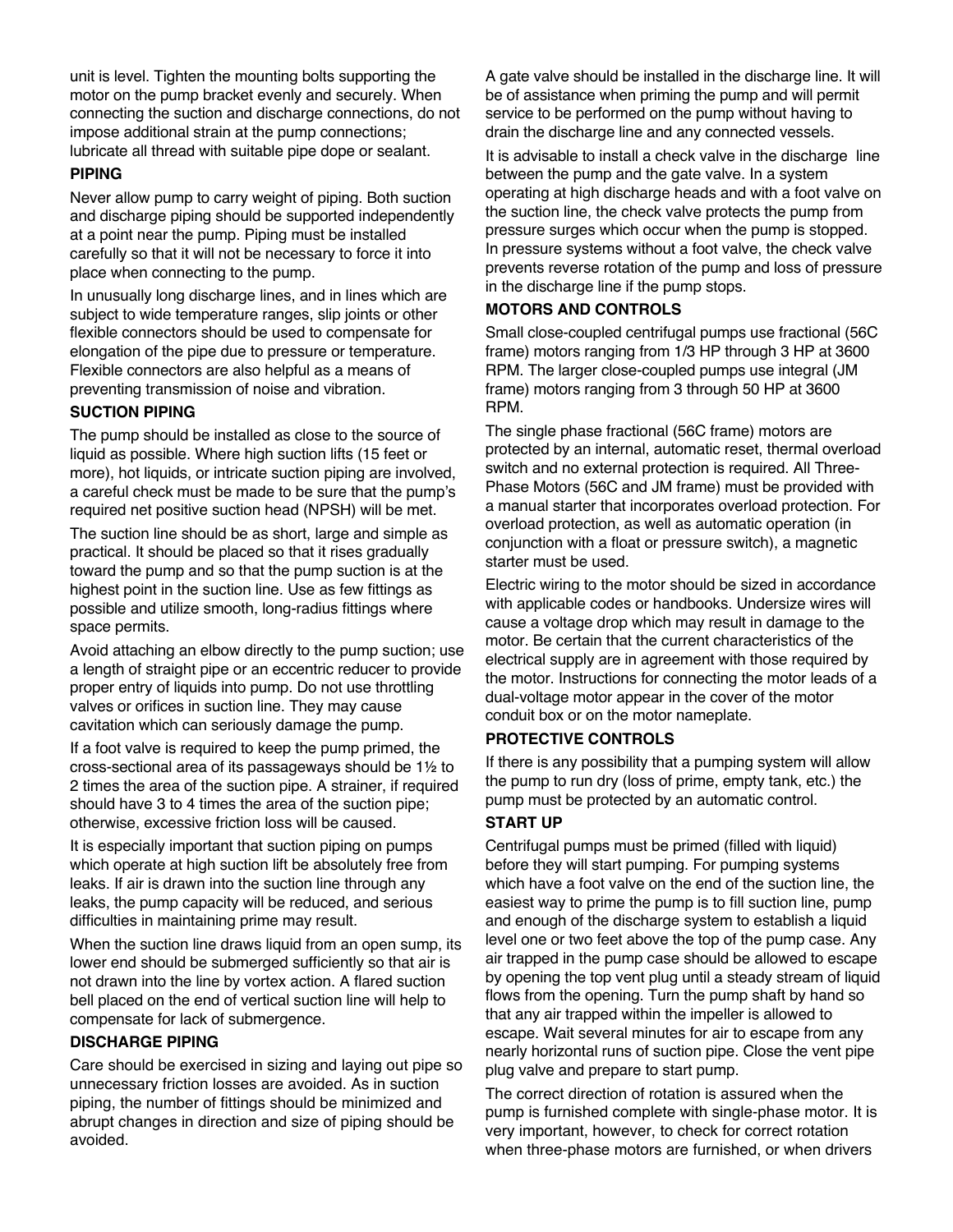of any type are supplied by others. Check rotation of three-phase motors by turning on power only for an instant, so that pump turns just a few revolutions (prolonged operation of pump in the wrong direction may damage it and void the warranty). Note whether shaft rotation is in agreement with direction arrow on pump case. If direction is wrong, obtain opposite rotation by interchanging any two of three wires, either at the motor or starter. Close the gate valve in the discharge line and start pump. Open the valve gradually to half-open position after the driver attains operating speed. If the pump fails to function after a few seconds of operation, stop it and allow it to remain idle for several minutes. Add more priming liquid if needed and open the air vent pipe plug briefly to permit any accumulated air to escape. Restart the pump. If it still fails to function, stop it and repeat priming and air-bleeding procedure.

If repeated attempts at starting the pump are unsuccessful, check for leaks in the foot valve or suction piping. Do not permit the pump to run for more than a few seconds unless it remains full of liquid and is discharging properly. Prolonged operation of an unprimed pump can cause severe damage to the rotating parts and void the warranty. A discharge pressure gauge, mounted at the pump discharge will indicate the pressure being developed by the pump and will assist in determining whether the pump is operating properly. When proper pump operation is obtained, and if the discharge line remains full at all times, the discharge gate valve can be opened fully and allowed to remain open until the pump must be serviced or reprimed.

For pumping systems which are especially large or which do not incorporate a foot valve, and yet must be primed in order to overcome suction lift conditions, other methods of priming are available. Hand-operated or motor (or engine) driven vacuum pumps can be used to evacuate air from the pump case in a reasonable length of time. The discharge line must have a check or gate valve located near the pump in order to limit the volume of air to be moved.

If the pump must be shut down while exposed to below freezing weather, protect it and connected piping from damage by draining the system completely, or by introducing a corrosion-inhibiting antifreeze into the system.

# **LUBRICATION - PUMP**

The rotating parts of the centrifugal pump (impeller, shaft, seal elements, etc.) are lubricated by the liquid being pumped. No additional lubrication is required.

# **DO NOT START OR RUN PUMP DRY.**

Seal adjustments are not required; the seal is lubricated by the liquid being pumped. Occasionally, a new seal may leak slightly during its first hour of operation, but unless the seal is faulty or the installation has been done incorrectly, this leakage will stop. When leakage occurs after the pump has been used for a long time, the seal must be replaced.

**Mechanical shaft seals must not run dry. Fill the pump with water before starting or the pump will be damaged. The motor on this pump is guaranteed by the manufacturer and in event of failure it must be returned to an authorized service station for repairs. Motor warranty is void if repairs are not made by an authorized station.**

# **LUBRICATION - MOTORS**

The motors are generally equipped with sealed ball bearings, requiring no additional lubrication. Service and parts can best be obtained from the motor manufacturer's authorized repair shop in your area. Check your telephone book or contact your nearest dealer for their address.

# **DISASSEMBLING PUMPS WITH 56C FRAME MOTORS**

To disassemble and reassemble the pump, consult Fig. 1 for identification of components referenced by numbers.

# **CAUTION Make sure power to the motor is disconnected to prevent start-up or electrical shock.**

Remove capscrews **(11)** which fasten the motor bracket to the casing. Back out motor and bracket assembly from the casing. The gasket **(10)** may be reusable if not mutilated; however, it is a recommended practice to install a new gasket each time the pump is reassembled. With the above assembly removed from the casing, the impeller **(2)** can be removed from the stub shaft **(5)** by holding the stub shaft **(5)** across its flats (through the window of the bracket) with an open-end wrench and unscrewing the impeller. While holding the stub shaft **(5)**, insert a screwdriver between the vanes of the impeller **(2)**, gently loosen the impeller in a counter-clockwise direction. Use moderate torque so as not to damage the impeller vanes. When reassembling the pump, tighten the impeller with slightly extra pressure, and be sure to check rotation under start-up.

The rotating assembly of the mechanical seal **(4)** can be pulled off the stub shaft. If the rubber driving ring of the seal is firmly gripping the stub shaft **(5)** remove the bracket capscrews **(12)** and use the bracket **(3)** as a puller to remove the seal assembly **(4)**. Press the cup seat holding the ceramic seat of the seal out of the bracket.

Lubricate the outside diameter of the new rubber cup seat with light oil; press the cup seat with seat face into the bracket cavity, making certain that it is seated squarely in the cavity. If the seat and ring cannot be pressed into place with the fingers, cover the lapped seat face with the cardboard ring which is packed with each new seal assembly, and tap seat and ring into place by using a light mallet with a piece of wood placed squarely against the seat face.

Inspect pump shaft to see that it is clean and smooth. Use emery cloth to polish the shaft if it is scored, or replace the stub shaft **(5)** if there is excessive wear. The stub shaft **(5)** is locked in place on motor or frame shaft with set screws **(15)**. If the stub shaft has been disconnected from the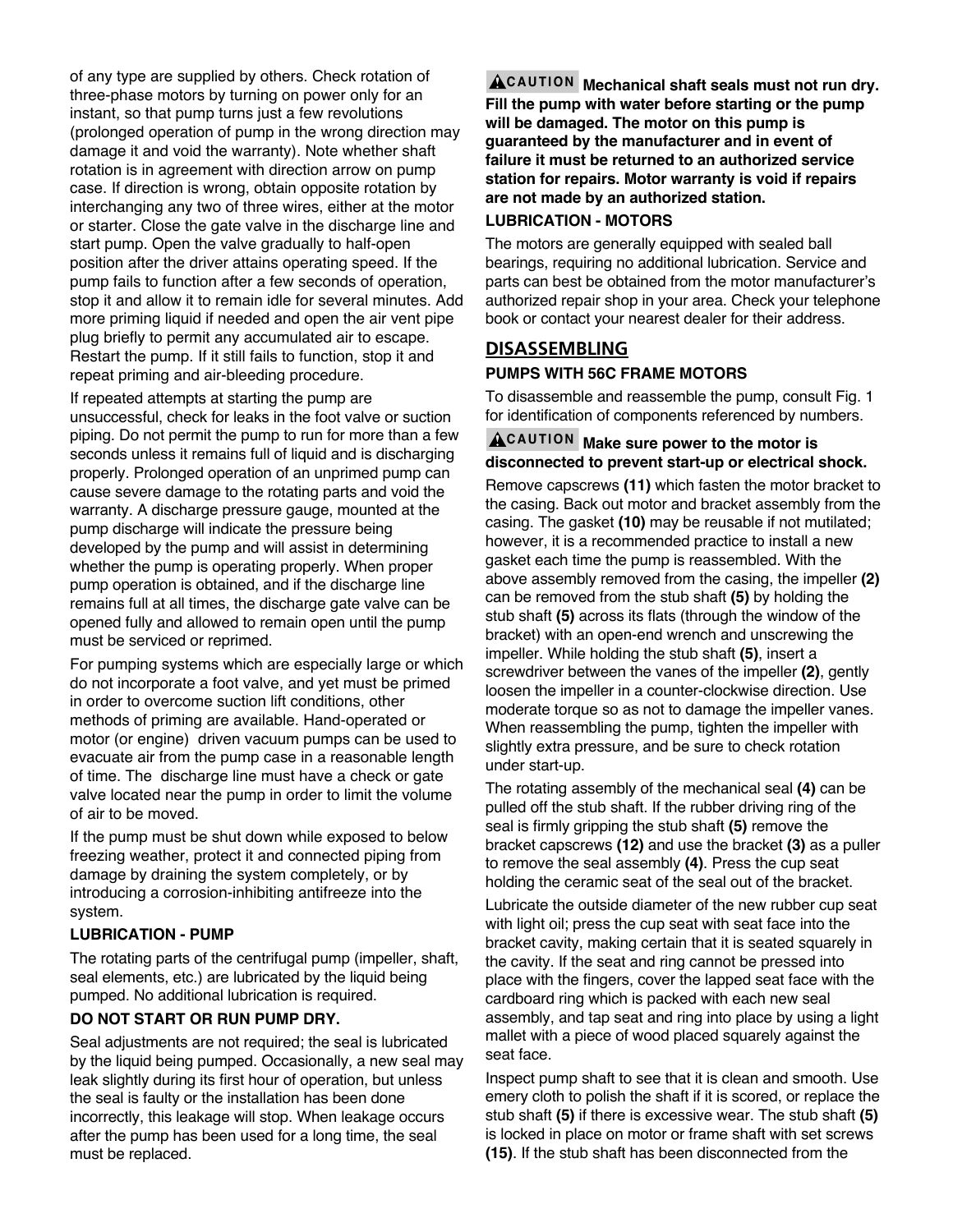# **FIGURE 1 - PUMP-CROSS SECTION WITH 56C MOTOR FRAME**



| Number | Description     | Number | <b>Description</b> |
|--------|-----------------|--------|--------------------|
|        | Casing          | 11     | Casing capscrews   |
| 2      | Impeller        | 12     | <b>Bracket</b>     |
|        |                 |        | capscrews          |
| 3      | <b>Bracket</b>  | 13     | Vent plug          |
| 4      | Mechanical seal | 14     | Drain plug         |
| 5      | Coupling        | 15     | Shaft setscrews    |
| 10     | Casing gasket   |        |                    |

motor or frame shaft, it will be necessary to reposition the pump shaft so that the impeller rotates freely inside the pump case. With setscrews **(15)** loosened, determine the full travel of the shaft; then place with the set screws. Be sure that setscrews seat properly in motor shaft keyway. Once setscrews are properly positioned, remove them one at a time and apply Loctite #242 or similar medium strength removable thread locking compound and reseat. This will prevent the setscrews from vibrating loose and damaging the pump.

Wipe the shaft clean, and give it a thin coating of light oil. Slide the rotating portion of the assembly onto the shaft with the carbon washer facing the ceramic seal in the bracket. Be extremely careful when sliding the rubber portion of the seal onto the shaft. Concentration of force on the rubber surface can be facilitated by using a sleeve which fits over the shaft, and butts up squarely against the back of the seal assembly.

Once the seal assembly is on the shaft, the force required to push it along the shaft is greatly reduced. Be sure to anticipate this reduction so that the carbon washer will not be fractured by being slammed against the seat face. Before sliding the carbon washer up against the seat face, make certain that the lapped faces are absolutely clean. Place the seal spring in position. Apply Loctite #242 to the stub shaft threads **(5)** and thread the impeller **(2)** clockwise on the shaft. Use moderate force in tightening the impeller. The remaining components are then assembled.

# **PUMPS WITH JM FRAME MOTORS**

To disassemble and reassemble pump, consult Fig. 2 for identification of components referenced by numbers.

# **CAUTION Make sure power to the motor is disconnected to prevent start-up or electrical shock.**

Remove capscrews **(11)** which fasten bracket to casing. Back out motor and bracket assembly from casing. The gasket **(10)** will be reusable if it is not mutilated, however, recommended practice is to install a new gasket each time the pump is reassembled.

With the above assembly removed from the casing, remove the impeller capscrew **(7)** and impeller washer **(8)**. The impeller **(2)** can then be pried from the shaft. Remove impeller key **(9)**.

The rotating assembly of the mechanical seal **(4)** can then be pulled off the shaft sleeve **(5)**, or the rotating assembly of the mechanical seal **(4)** and the shaft sleeve **(5)** can be removed together from the motor shaft.

Pull the ceramic seal seat and the cup seat of the mechanical seal out of the bracket **(3)**. If necessary, remove the bracket **(3)** from the motor and press the cup seat and the ceramic seat out of the bracket.

With the shaft sleeve **(5)** off the motor shaft, inspect the sleeve o-ring **(6)** and the o-ring spacer sleeve **(6a)**. The sleeve o-ring **(6)** may be reusable if it is not damaged; however, recommended practice is to install a new O-ring each time the pump is reassembled.

Lubricate the outside diameter of the new rubber cup seat with light oil; press the cup seat with seal face into the bracket **(3)** cavity, making certain that it is seated squarely in the cavity.

If the seat and ring cannot be pressed into place with the fingers, cover the lapped seat face with the cardboard ring

# **FIGURE 2 - PUMP CROSS SECTION WITH JM MOTOR FRAME**



| <b>Number</b> | <b>Description</b> | <b>Number</b> | <b>Description</b> |
|---------------|--------------------|---------------|--------------------|
|               | Casing             |               | Impeller capscrew  |
| 2             | Impeller           | 8             | Impeller washer    |
| 3             | <b>Bracket</b>     | 9             | Impeller key       |
| 4             | Mechanical seal    | 10            | Casing gasket      |
| 5             | Coupling           | 11            | Casing capscrews   |
| 6             | Shaft O-ring       | 12            | <b>Bracket</b>     |
| 6a            | Spacer sleeve      |               |                    |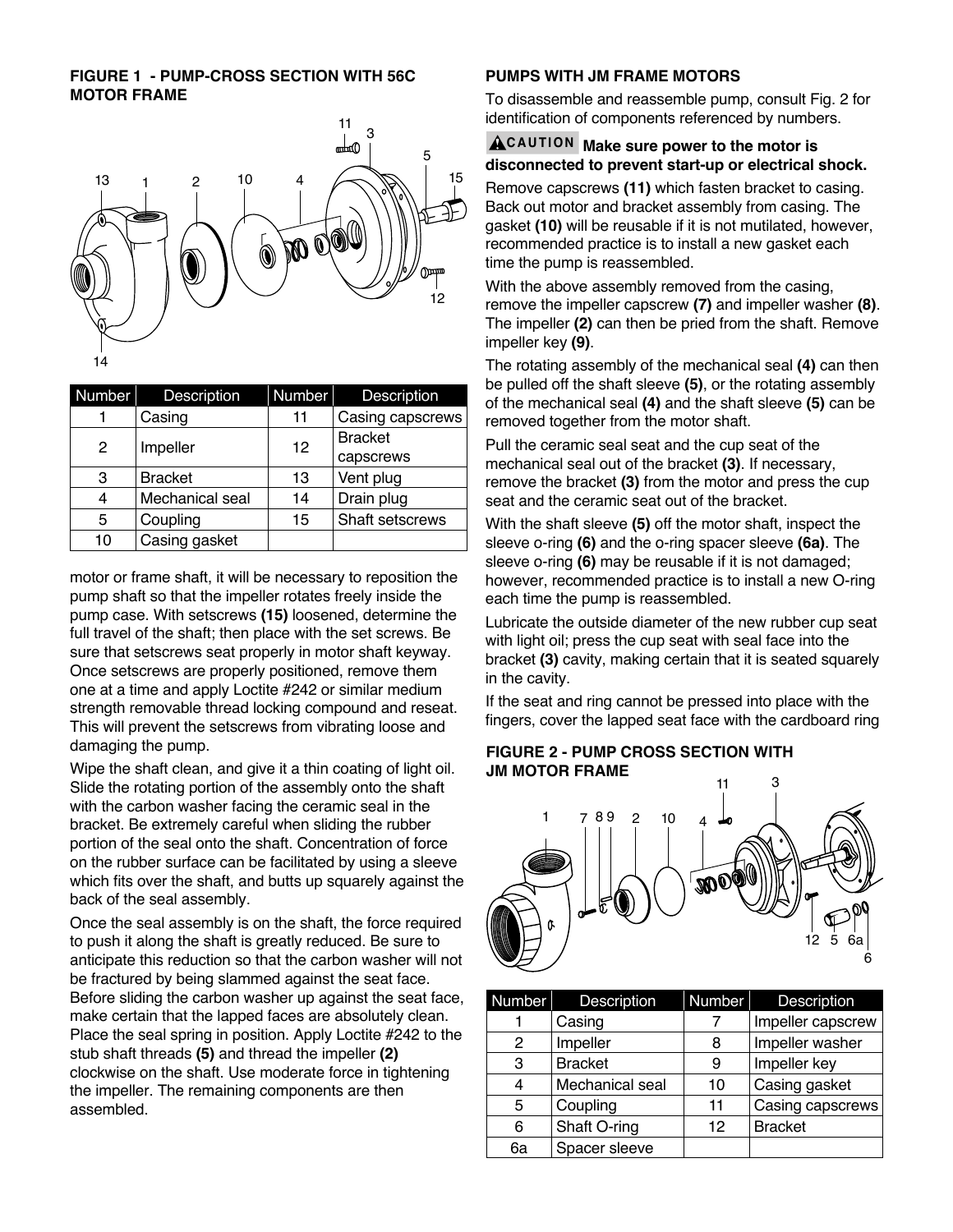which is packed with each new seal assembly, and tap seat and ring into place by using a light mallet with a piece of wood placed squarely against the seat face.

Inspect the shaft sleeve **(5)** to see that it is clean and smooth. Use emery cloth to polish the sleeve if it is scored, or replace the shaft sleeve **(5)** if there is excessive wear. Insert the O-ring spacer **(6a)** up to the shoulder of the shaft. Insert the O-ring **(6)** up to the spacer sleeve, and gently replace the shaft sleeve **(5)**.

Wipe the shaft sleeve clean, and give it a thin coating of light oil. Slide the rotating portion of the seal assembly onto the shaft sleeve, with carbon washer facing the ceramic seal in the bracket. Be extremely careful when sliding the rubber portion of the seal onto the shaft. Concentration of force on the rubber surface can be facilitated by using a sleeve which fits over the shaft and butts up squarely against the back of the seal assembly.

Once the seal assembly is on the shaft sleeve, the force required to push it along the shaft is greatly reduced. Be sure to anticipate this reduction so that the carbon washer will not be fractured by being slammed against the seat face. Before sliding the carbon washer up against the seat face, make certain that the lapped faces are absolutely clean. Place the seal spring in position. Discard the seal retainers on all models except DC4 and replace the impeller key **(9)** and the impeller **(2)** on the shaft. Assemble the impeller washer **(8)** and the capscrew **(7)**. Tighten 3/8" capscrews to 35 ft. lbs. and 1/2" to 80 ft. lbs. Reassemble the remaining components.

# **REPLACEMENT PARTS**

Whenever replacement parts are needed for the pump, contact your nearest pump dealer. Please give the pump model number and serial number as stamped on the nameplate.

# **IMPROPER PERFORMANCE**

When investigating possible pump problems, every effort must first be made to eliminate all external influences. The correct use and accuracy of instruments should be checked. In addition, note that pump performance is substantially affected by such fluid characteristics as temperature, specific gravity and viscosity.

# **NO DISCHARGE**

May be caused by:

Pump not primed

System head too high

Suction lift higher than that for which pump is designed

Impeller plugged or wrong direction of rotation

Air leak in the suction line

Clogged foot valve, suction strainer or suction valve

# **INSUFFICIENT DISCHARGE**

May be caused by:

- Air leaks in suction or mechanical seal
- System head higher than anticipated

# **INSUFFICIENT NPSHA**

May be caused by:

Suction lift too high. Check with gauges. Check for clogged suction lines or screen.

Not enough suction head for hot or volatile liquids

Foot valve too small

Impeller partially plugged

Mechanical defects: impeller damaged

# **INSUFFICIENT PRESSURE**

May be caused by:

System head less than anticipated

Air or gas in liquid

Impeller damaged

Impeller diameter too small

Wrong direction or rotation

# **LOSS OF SUCTION FOLLOWING PERIOD OF SATISFACTORY OPERATION**

May be caused by:

Leaky suction line

Suction lift too high or insufficient NPSHA

Air or gas in liquid

Clogging of strainer or foot valve

Mechanical seal damaged

# **EXCESSIVE POWER CONSUMPTION**

May be caused by:

Improper power to motor

System head lower than rating, pumps too much liquid Specific gravity or viscosity of liquid pumped is too high Impeller rubbing on pump casing (check end play of stub shaft on 56C frame models)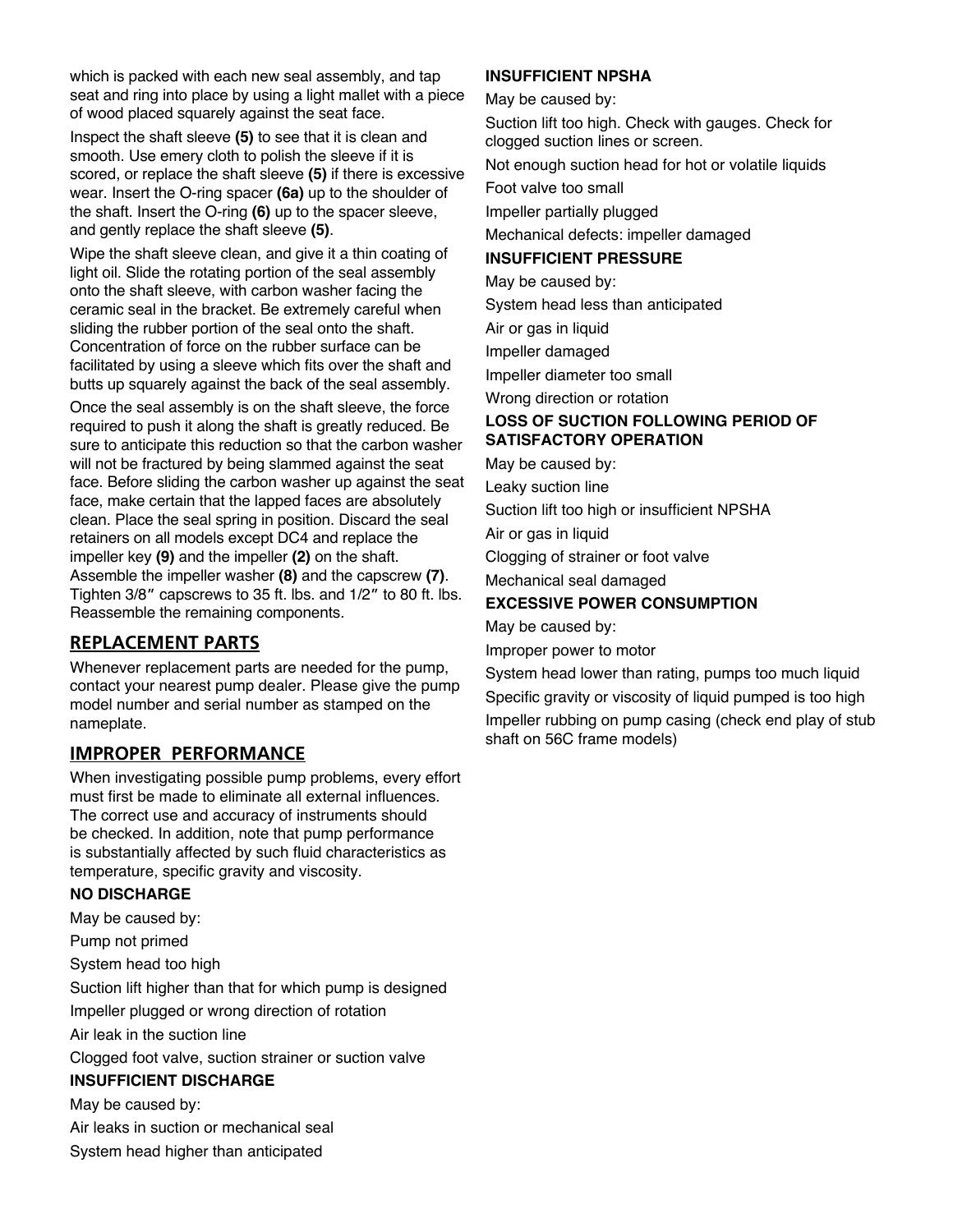# **U.S. LIMITED WARRANTY\***

# **Franklin Electric Co., Inc.**

Franklin Electric Co., Inc. warrants its new products to be free of defects in material and workmanship for a period of 1 year from date of installation or 2 years from date of manufacture, whichever comes first, WHEN installed in clean, potable water applications. Warranty does not cover applications pumping saltwater or other corrosive liquids. Consult and adhere to local codes for all applications. Franklin Electric Co., Inc. also provides additional warranty coverage on specific products as specified herein.

Franklin Electric's warranty obligation with regard to equipment not of its own manufacture is limited to the warranty actually extended to Franklin Electric by its suppliers.

This warranty extends only to the original retail purchaser and only during the time in which the original retail purchaser occupies the site where the product was originally installed.

Requests for service under this warranty shall be made by contacting the installing Franklin Electric dealer (point of purchase) as soon as possible after the discovery of any alleged defect. Franklin Electric will subsequently take corrective action as promptly as reasonably possible.

Franklin Electric at its discretion may replace or repair any product that fails under this warranty after inspection by an authorized company representative or after Franklin Electric has received the product at our factory. Replacement or repair cannot be made until after the product is inspected. All charges or expenses for freight to and from the factory, removal and reinstallation of the product, or installation of a replacement product are the responsibility of the purchaser.

**THIS WARRANTY SUPERSEDES ANY WARRANTY NOT DATED OR BEARING AN EARLIER DATE. ANY IMPLIED WARRANTIES WHICH THE PURCHASER MAY HAVE, INCLUDING MERCHANT ABILITY AND FITNESS FOR A PARTICULAR PURPOSE, SHALL NOT EXTEND BEYOND THE APPLICABLE WARRANTY PERIOD. Some states do not allow limitations on how long an implied warranty lasts, so the above limitation may not apply to you. IN NO EVENT SHALL FRANKLIN ELECTRIC BE LIABLE FOR INCIDENTAL OR CONSEQUENTIAL DAMAGES. Some states do not allow the exclusion or limitation of incidental or consequential damages, so the above may not apply to you.**

This warranty does not apply to any product which has been subjected to negligence, alteration, accident, abuse, misuse, improper installation, vandalism, civil disturbances, or acts of God. The only warranties authorized by Franklin Electric are those set forth herein. Franklin Electric does not authorize other persons to extend any warranties with respect to its products, nor will Franklin Electric assume liability for any unauthorized warranties made in connection with the sale of its products.

# **THIS WARRANTY GIVES YOU SPECIFIC LEGAL RIGHTS, AND YOU MAY ALSO HAVE OTHER RIGHTS WHICH MAY VARY FROM STATE TO STATE.**

\* Contact Franklin Electric Co., Inc. Export Division for International Warranty.

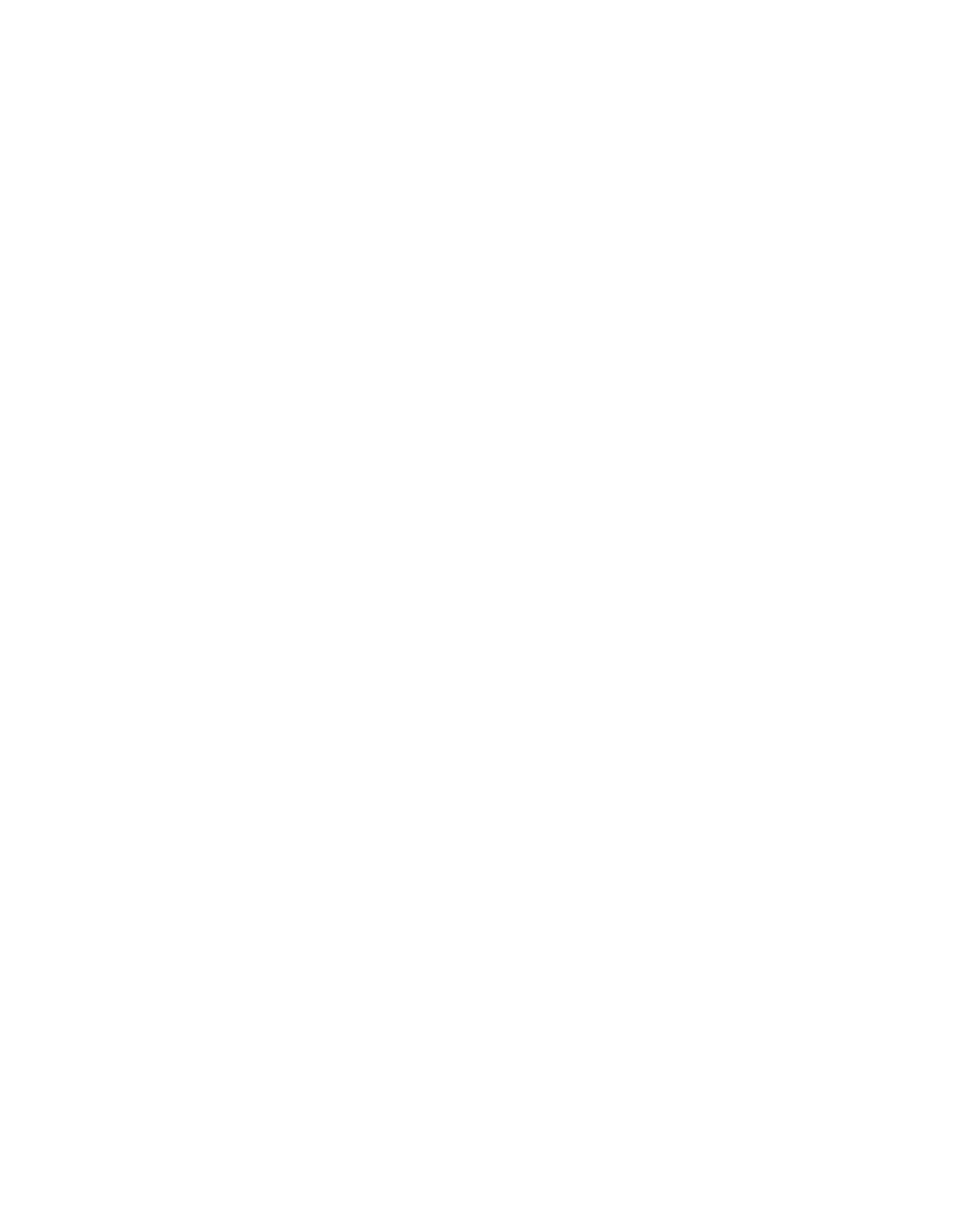# Franklin Electric

# MANUAL DEL PROPIETARIO BOMBAS CENTRÍFUGAS SUCCIÓN AXIAL



# **GENERALIDADES**

Las bombas centrífugas deben funcionar satisfactoriamente si se instalan adecuadamente y reciben un cuidado y mantenimiento razonable. A continuación se exponen los principios generales que se debe tener presente para garantizar un funcionamiento sin problemas.

# **INSPECCIONE EL EMBARQUE**

Todas las bombas se prueban, embalan e inspeccionan para garantizar que lleguen en buen estado. De vez en cuando, los productos pueden sufrir daños durante el embarque. Cuando reciba la bomba, examínela detenidamente para verificar que sus piezas no estén dañadas o rotas. Si presenta daños evidentes, repórtelo de inmediato al transportista del embarque o al distribuidor que le vendió la bomba.

# **UBICACIÓN DE LA UNIDAD**

La bomba debe quedar tan cerca de la fuente del líquido como sea posible, de modo de que se pueda usar una tubería de succión en un tramo corto y directo. Se debe tender una tubería de descarga corta y directa, con la menor cantidad posible de codos y uniones, para reducir la pérdida de altura manométrica. En la medida de lo posible, se debe ubicar de modo que permita el acceso para su inspección mientras esté funcionando. Se debe dejar un espacio vertical en los casos en que se deba usar dispositivos de elevación. El equipo elegido debe ser compatible con el ambiente de trabajo. Se debe evitar que las bombas y los motores queden expuestos a las inundaciones.

# **LA BASE**

La base debe tener las dimensiones necesarias para absorber las vibraciones y para servir de apoyo rígido y permanente a la bomba de acoplamiento corto. Una fundación de hormigón vertida sobre una base sólida resulta satisfactoria. En el hormigón se debe empotrar pernos de fundación del tamaño adecuado.

# **LEA Y SIGA LAS INSTRUCCIONES DE SEGURIDAD**

Este es el símbolo de advertencia de seguridad. Cuando lo vea en la bomba o en este manual, busque alguna de las siguientes palabras de advertencia y esté atento ante la posibilidad de sufrir lesiones:

**PELIGRO** Advierte sobre los peligros que, de ignorarse, ocasionan lesiones graves, la muerte o daños materiales

# **ADVERTENCIA** graves.

Advierte sobre los peligros que, de ignorarse, pueden ocasionar lesiones graves, la muerte o daños materiales graves.

**PRECAUCIÓN** Advierte sobre los peligros que, de ignorarse, ocasionan o pueden ocasionar lesiones menores o daños materiales graves.

El rótulo **AVISO** proporciona instrucciones especiales importantes, pero que no se relacionan con peligros o riesgos.

### **Lea detenidamente y siga todas las instrucciones de seguridad de este manual y de la bomba.**

Mantenga en buen estado todos los rótulos de seguridad.

Reponga o cambie los rótulos de seguridad faltantes o dañados.

**Conecte el motor al suministro de voltaje correcto. Vea la placa de datos del motor.**

Conecte el motor a tierra antes de conectarlo al suministro eléctrico.

# **REGISTRO DEL MODELO Y DE LOS NÚMEROS DE SERIE**

Sírvase anotar el modelo y los

números de serie de su bomba Franklin Electric. Deberá tenerlos a mano cuando tenga que pedir piezas de repuesto.

Modelo de la bomba:

No. de modelo del motor:

Fabricante del modelo del motor:

# **INSTALACIÓN DE LAS BOMBAS DE ACOPLAMIENTO CORTO**

Se debe dejar suficiente espacio en la parte posterior del motor, de forma que tanto el mismo como la unidad del soporte y el impulsor, se puedan retirar de la carcasa de la bomba para su servicio.

La unidad se debe colocar y fijar con pernos a la fundación o a la placa de base, de modo que las conexiones de succión y de



**Voltaje peligroso. Puede producir descargas, quemaduras o ser fatal.**

Conecte la bomba a tierra antes de conectarla a la corriente. Corte la corriente antes de reparar la bomba, el motor o el tanque.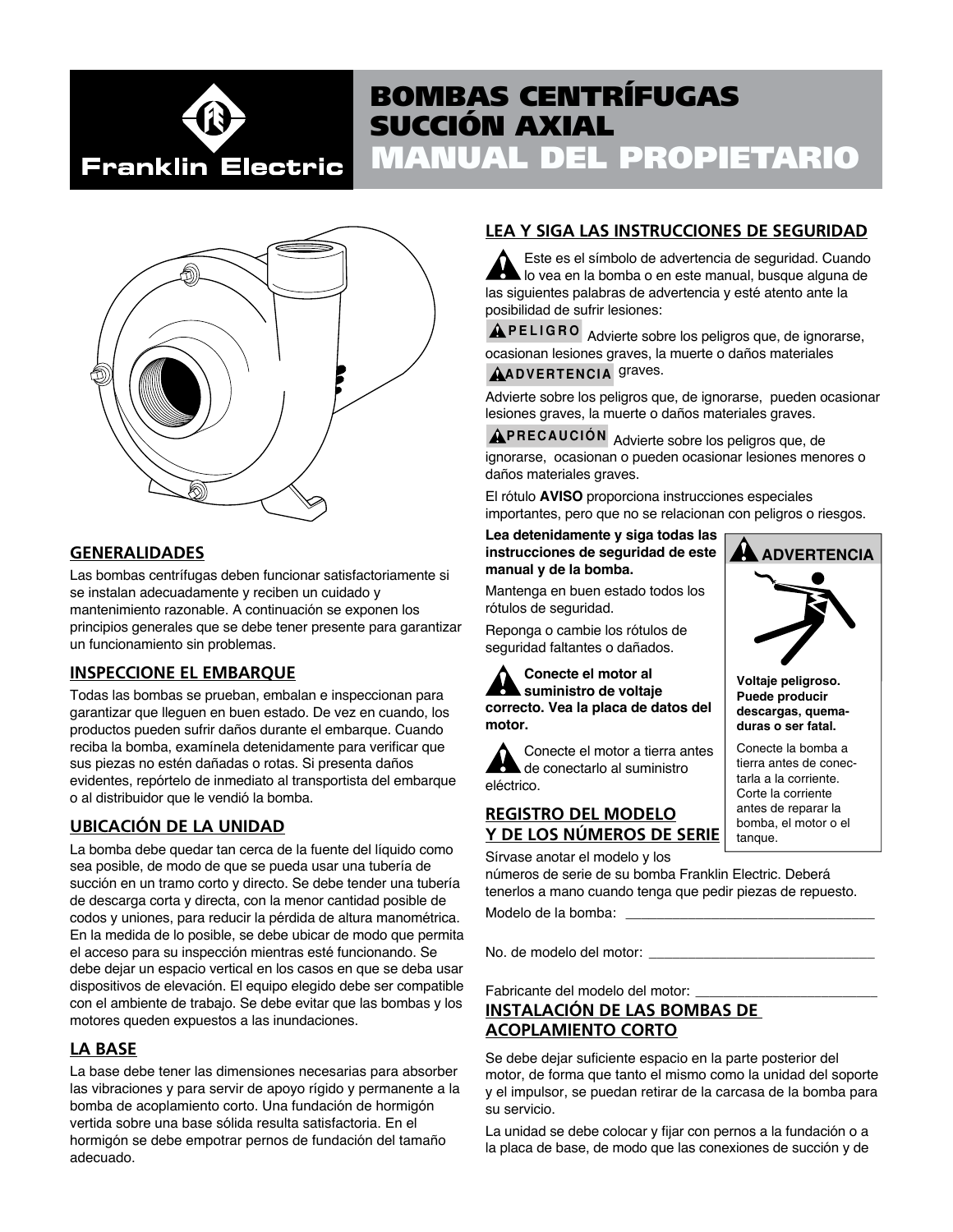descarga no queden sometidas a tensiones impuestas por la tubería. Coloque cuñas por debajo de las patas de montaje de las bombas de acoplamiento corto, según se requiera, para nivelar la unidad. Apriete bien y de manera uniforme los pernos de montaje que fijan el motor al soporte de la bomba. Cuando haga las conexiones de succión y de descarga, no someta las conexiones de la bomba a mayor tensión. Lubrique todas las roscas con el lubricante o el sellador adecuado.

# **LA TUBERÍA**

Nunca permita que el peso de la tubería descanse sobre la bomba. Tanto la tubería de succión como la de descarga se deben apoyar en forma independiente, en un punto cercano a la bomba. La tubería se debe instalar cuidadosamente, de modo que no haya que meterla a la fuerza para conectarla a la bomba.

En el caso de líneas de descarga demasiado largas o que están sometidas a grandes cambios de temperatura, se debe usar uniones deslizantes u otros conectores flexibles para compensar la expansión de la tubería debido a la presión o a la temperatura. Los conectores flexibles también son útiles para evitar la transmisión del ruido y de la vibración.

# **LA TUBERÍA DE SUCCIÓN**

La bomba se debe instalar tan cerca de la fuente del líquido como sea posible. En los casos de succión de gran altura manométrica (de 15 pies o más), de líquidos calientes o de tuberías de succión complicadas, se debe verificar en de-talle el sistema, para garantizar que satisfaga los requisitos de carga de succión neta positiva (NPSH, por sus siglas en inglés).

La línea de succión debe ser tan corta o larga, y tan sencilla como sea posible. Se debe instalar de modo que se eleve gradualmente hasta la bomba y que la succión de la bomba se realice en el punto más elevado de la línea de succión. Use la menor cantidad posible de uniones, que deben ser lisas y de radio amplio en los casos en que el espacio lo permita.

Evite colocar un codo directamente en la salida de succión de la bomba. Coloque un tramo recto de tubería o un reductor excéntrico para permitir la entrada adecuada de líquidos a la bomba. No ponga válvulas reductoras ni haga orificios en la línea de succión. Pueden ocasionar la cavitación, que puede dañar gravemente la bomba.

Si se debe instalar una válvula de retención para mantener cebada la bomba, el área transversal de sus conductos debe ser entre 1½ y 2 veces el tamaño del área de la tubería de succión. Si se debe usar un filtro, este debe medir entre 3 y 4 veces el área de la tubería de succión; de otro modo ocasionará una pérdida excesiva por la fricción.

Es muy importante que la tubería de succión de las bombas que funcionen a gran altura de succión no tengan ninguna fuga. Si entra aire a la línea de succión por alguna fuga, se reducirá la capacidad de la bomba y será muy difícil mantener la carga de cebado.

Cuando la línea de succión toma líquido de un sumidero abierto, su extremo inferior debe estar lo suficientemente sumergido para que el efecto de remolino no ocasione la entrada de aire en la línea. Si el extremo de la línea no está sumergido, la instalación de una campana de succión con rebordes en el extremo de la línea de succión vertical compensará tal falta.

# **TUBERÍA DE DESCARGA**

La tubería de descarga es menos importante que la de succión, pero se debe cuidar que su tamaño y disposición sean correctos para evitar pérdidas innecesarias ocasionadas por la fricción. Como ocurre con la tubería de succión, la cantidad de uniones debe ser mínima, y se debe evitar cambiar

drásticamente la dirección y el tamaño de la tubería.

Se debe instalar una válvula de compuerta en la línea de descarga. Ésta ayudará a cebar la bomba y permitirá darle servicio sin tener que purgar la línea de descarga y todo recipiente conectado a la misma.

Se recomienda instalar una válvula de control en la línea de descarga, entre la bomba y la válvula de compuerta. En un sistema con gran altura manométrica de descarga y con una válvula de retención en la línea de succión, la válvula de control protege la bomba contra los picos de presión producidos al parar la bomba. En los sistemas de presión sin válvula de retención, si se detiene la bomba, la válvula de control evita la rotación inversa de la bomba y la pérdida de presión en la línea de descarga.

#### **MOTORES Y CONTROLES**

Las bombas centrífugas de acoplamiento corto pequeñas usan motores fraccionales (de bastidor 56C) con capaci-dades de 1/3 Hp a 3 Hp a 3600 r.p.m. Las bombas de acoplamiento corto más grandes usan motores integrales (de bastidor JM) con capacidades de 3 a 50 Hp a 3600 r.p.m.

Los motores monofásicos fraccionales (de bastidor 56C) están protegidos contra el recalentamiento por un interruptor interno, de reposicionamiento automático, y no es ne-cesario instalar medidas de protección externas. Todos los motores trifásicos (de bastidor 56C y JM) deben tener un dispositivo de arranque manual que incorpore la protección contra la sobrecarga. Se debe usar un dispositivo de a-rranque magnético para la protección contra la sobrecarga y para el funcionamiento automático (junto con un interruptor flotante o de presión).

El cableado eléctrico del motor debe cumplir con las especificaciones establecidas en los códigos o manuales co-rrespondientes. Los cables de menor capacidad ocasionan caídas de voltaje que pueden dañar el motor. Asegúrese de que las características del suministro eléctrico concuerden con las que requiere el motor. En la tapa de la caja de conductos del motor o en su placa de datos aparecen las ins-trucciones para conectar los polos de un motor de doble voltaje.

# **CONTROLES DE PROTECCIÓN**

Si existe la posibilidad de que un sistema de bombeo permita que la bomba funcione sin líquido (pérdida de cebado, tanque vacío, etc.), la bomba se debe proteger mediante un control automático.

#### **PUESTA EN MARCHA**

Las bombas centrífugas se deben cebar (llenar de líquido) antes de que se inicie el bombeo. En el caso de sistemas de bombeo con una válvula de retención al final de la línea de succión, la forma más sencilla de cebar la bomba es llenar la línea de succión, la bomba y tanto del sistema de descarga como sea necesario para que el líquido alcance un nivel de uno o dos pies por encima de la parte superior de la carcasa de la bomba. Se debe dejar que todo el aire atrapado en la carcasa salga, abriendo el tapon de ventilación superior, hasta que salga un chorro continuo de líquido por la abertura. Gire el eje de la bomba a mano para que salga todo el aire atrapado en el impulsor. Espere varios minutos para que salga el aire de los trechos casi horizontales de la tubería de succión. Cierre la válvula del tapón de ventilación y prepárese a poner en marcha la bomba.

Cuando la bomba viene con un motor monofásico, la dirección de rotación correcta ya viene establecida. Sin embargo, en el caso de los motores trifásicos o de impulsores de otro tipo, de terceros, es muy importante verificar la rotación correcta.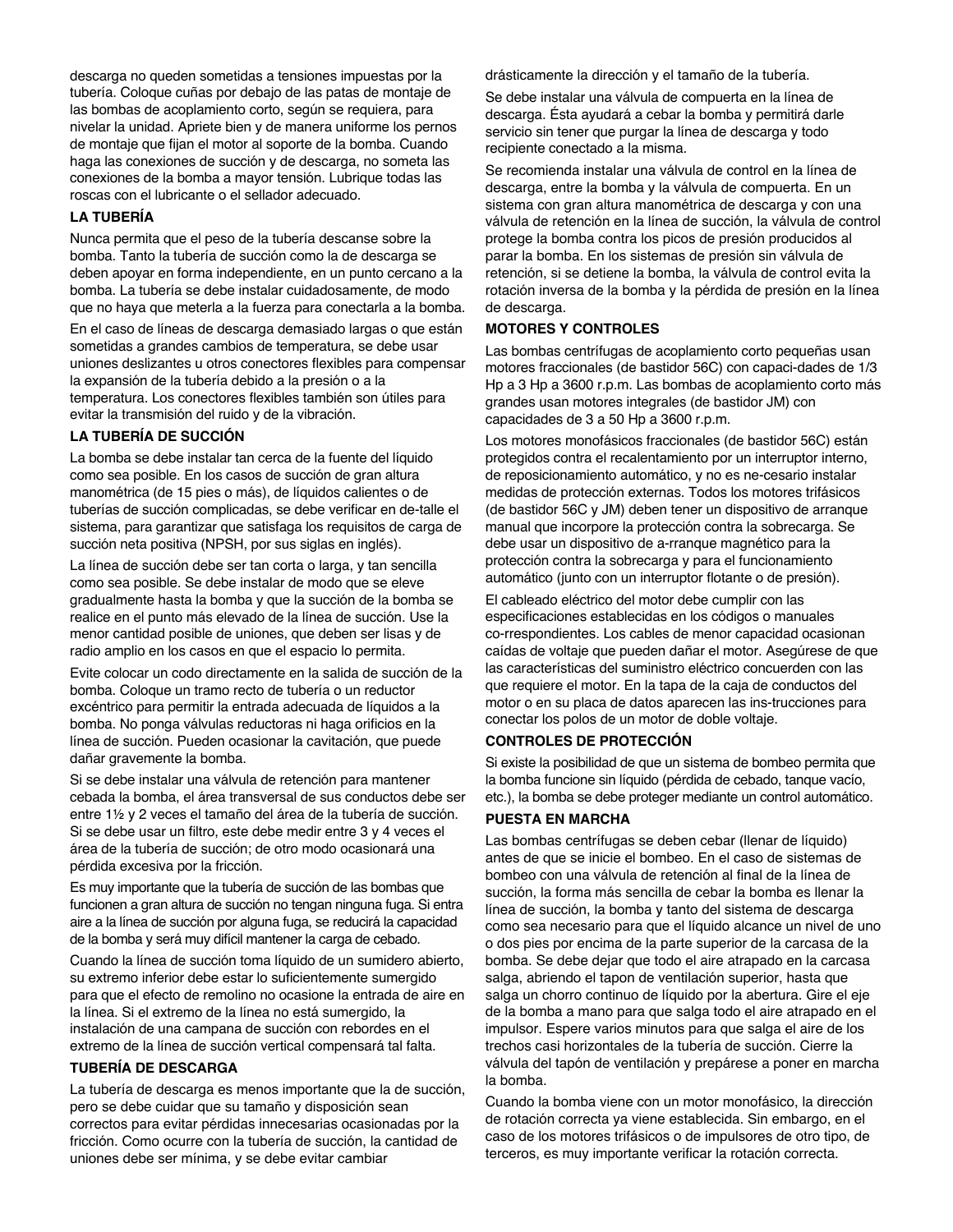Verifique la rotación de los motores trifásicos encendiendo brevemente el motor, para que la bomba dé sólo unas cuantas vueltas (el funcionamiento prolongado en el sentido incorrecto puede dañarla e invalidar la garantía). Verifique que la dirección de rotación del eje concuerde con la de la flecha en la carcasa de la bomba. Si la dirección es incorrecta, corríjalo invirtiendo cualesquiera dos de los tres cables, ya sea en el motor o en el dispositivo de arranque. Cierre la válvula de compuerta en la línea de descarga y ponga en marcha la bomba. Abra gradualmente la válvula hasta llegar a la posición media después de que el impulsor alcance la velocidad de trabajo. Si la bomba no funciona después de varios segundos, párela y déjela descansar por varios minutos. Si es necesario, añada líquido de cebado y abra el tapón de ventilación por un momento para que se escape el aire acumulado. Vuelva a encender la bomba. Si todavía no funciona, apáguela y vuélvala a cebar y a purgar el aire.

Si no logra encender la bomba tras varios intentos, verifique que la válvula de retención o la tubería de succión no tengan fugas. No permita que la bomba funcione por más de unos segundos a menos que esté llena de líquido y lo descargue como corresponde. El funcionamiento prolongado de una bomba mal cebada puede ocasionar daños graves a las piezas giratorias y anular la garantía. El manómetro de descarga, instalado en la parte de descarga de la bomba, indicará la presión que ésta genera y ayudará a determinar si está funcionamdo bien. Una vez funcione bien la bomba, y si la línea de descarga se mantiene llena en todo momento, se podrá abrir completamente y dejar abierta la válvula de compuerta de descarga hasta que la bomba requiera servicio o se deba volver a cebar.

Se ofrecen otros métodos de cebado para los sistemas de bombeo muy grandes o que no tienen válvula de retención, pero que se deben cebar para superar la altura de succión. Se puede usar bombas de vacío manuales o propulsadas por motores para purgar el aire de la carcasa de la bomba a una velocidad razonable. La línea de descarga debe tener una válvula de control o de compuerta ubicada cerca de la bomba para restringir la cantidad de aire por desplazar.

Si se debe detener la bomba cuando esté expuesta a temperaturas bajo cero, proteja la bomba y la tubería co-nexa contra daños, drenando completamente el sistema o cargándolo con un líquido anticongelante que evite la co-rrosión.

#### **LUBRICACIÓN - BOMBA**

El líquido bombeado lubrica las piezas giratorias de la bomba centrífuga (impulsor, eje, elementos del sello, etc.). No hace falta otro lubricante.

#### **NO PONGA EN MARCHA NI HAGA FUNCIONAR LA BOMBA SI ESTÁ SECA.**

No hace falta ajustar los sellos; a éstos los lubrica el líquido que se bombea. De vez en cuando un sello nuevo puede presentar una fuga pequeña durante la primera hora de uso; pero, a menos que el sello esté defectuoso o haya sido mal instalado, esa fuga se detendrá. Si ocurre una fuga después de haber usado la bomba por mucho tiempo, se debe cambiar el sello.

**PRECAUCIÓN Los sellos mecánicos del eje no funcionan si están secos. Llene la bomba de agua antes de ponerla en marcha, o de lo contrario, se dañará. El fabricante garantiza el motor de esta bomba, de modo que, en caso de falla, se debe enviar a una estación de servicio autorizada para su reparación. El motor perderá la garantía si no lo repara la estación autorizada.**

# **LUBRICACIÓN - MOTORES**

Generalmente, los motores vienen con cojinetes sellados que no requieren de mayor lubricación. Puede solicitar que el taller local de reparación autorizado del fabricante del motor le preste servicio o le suministre piezas de repuesto. Busque su dirección en la guía telefónica o comuníquese con el distribuidor local.

# **DESARMADO**

#### **BOMBAS COM MOTORES DE BASTIDOR 56C**

Para desarmar y volver a armar la bomba, identifique las piezas enumeradas en la figura 1.

# **PRECAUCIÓN Asegúrese de haber cortado la corriente al motor para evitar el encendido o las descargas eléctricas.**

Retire los tornillos de cabeza **(11)** que fijan el soporte del motor a la carcasa. Retire la unidad de motor y soporte de la carcasa. Si la empaquetadura **(10)** no está rota, se podrá volver a usar; sin embargo, se recomienda instalar una nueva empaquetadura cada vez que se desarme la bomba. Una vez se haya sacado la unidad anterior de la bomba, se puede sacar el impulsor **(2)** del eje de mangueta **(5)**, sosteniendo el eje **(5)** por sus caras planas (a través de la a-bertura del soporte) con una llave de boca y desenroscando el impulsor. Mientras sostiene el eje de mangueta **(5)**, meta un destornillador entre las paletas del impulsor **(2)** y aflójelo suavemente en sentido contrario a las agujas del reloj. Haga poca fuerza para no dañar las paletas del impulsor. Cuando vuelva a armar la bomba, apriete el impulsor con un poco más de fuerza y asegúrese de verificar el sentido de rotación antes de ponerla en marcha.

La unidad giratoria del sello mecánico **(4)** se puede sacar del eje de mangueta. Si el anillo motor de caucho del sello está muy apretado sobre el eje de mangueta **(5)**, retire los tornillos de cabeza del soporte **(12)** y tire del soporte **(3)** para sacar la unidad del sello **(4)**. Oprima el asiento acopado sobre el cual descansa el asiento cerámico del sello, para sacarlo del soporte.

Lubrique con aceite liviano el diámetro externo del nuevo asiento acopado de caucho; coloque el asiento acopado con la cara de asiento en la cavidad del soporte, cerciorándose de que quede colocado perpendicularmente. Si el asiento y el anillo no se pueden colocar presionándolos con los dedos, cubra la cara solapada del asiento con el anillo de cartón que viene con cada nueva unidad de sello, y golpee el asiento y el anillo con un mazo liviano y una pieza de madera puesta en forma perpendicular sobre la cara del sello, para meterlos en su sitio.

Inspeccione el eje de la bomba para verificar que esté limpio y que su superficie sea uniforme. Si el eje esta picado, use papel de lija para pulirlo o cambie el eje de mangueta **(5)** si está muy desgastado. El eje de mangueta **(5)** se fija al eje del motor o del bastidor con tornillos prisioneros **(15)**. Si el eje de mangueta se ha separado del eje del motor o del bastidor, se deberá reubicar el eje de la bomba para que el impulsor gire libremente en la carcasa de la bomba. Después de aflojar los tornillos prisioneros **(15)**, determine la carrera total del eje y luego instale los tornillos prisioneros. Cerciórese de que los tornillos prisioneros queden bien asentados en las ranuras del eje del motor. Después de colocar bien los tornillos prisioneros, sáquelos uno a la vez y aplíqueles el adhesivo para roscas Loctite No. 242 o un compuesto de potencia media parecido, y vuélvalos a colocar. Eso evitará que los tornillos se aflojen por la vibración y se dañe la bomba.

Luego, limpie el eje con un paño y aplíquele una capa delgada de aceite liviano. Deslice la parte giratoria de la unidad sobre el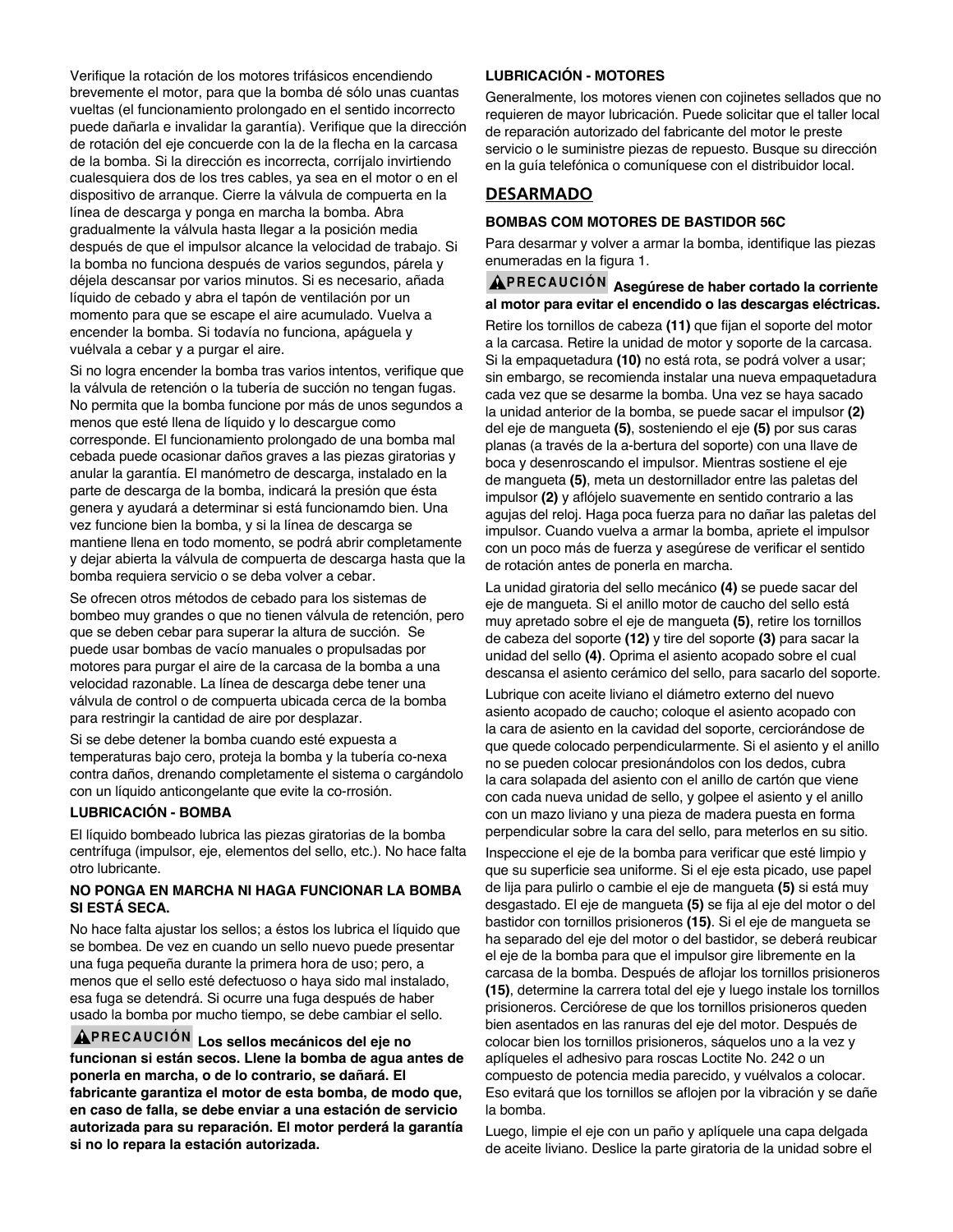# **FIGURA 1 - VISTA TRANSVERSAL DE LA BOMBA CON BASTIDOR DE MOTOR 56C**



| Art.          | Pieza                          | Art. | Pieza                                |
|---------------|--------------------------------|------|--------------------------------------|
|               | Carcasa                        | 11   | Tornillos de cabeza<br>de la carcasa |
| $\mathcal{P}$ | Impulsor                       | 12   | Tornillos de cabeza<br>del soporte   |
| 3             | Soporte                        | 13   | Tapón de ventilación                 |
| 4             | Sello mecánico                 | 14   | Tapón de drenaje                     |
| 5             | Acoplador                      | 15   | Tornillos prisioneros<br>del eje     |
| 10            | Empaquetadura de<br>la carcasa |      |                                      |

eje, con la arandela de carbono oriendada hacia el sello cerámico en el soporte. Tenga mucho cuidado cuando deslice la parte de caucho del sello sobre el eje. Se puede aplicar mayor fuerza sobre la superficie de caucho si se usa un manguito que calce sobre el eje y que repose perpendicularmente contra el dorso de la unidad del sello.

Tan pronto se coloque la unidad del sello sobre el eje, se reducirá en gran medida la fuerza necesaria para moverla sobre el mismo. Recuerde tener esto presente, de modo de no fracturar la arandela de carbono si la golpea contra la cara del asiento. Antes de deslizar la arandela de carbono contra la cara del asiento, verifique que las caras solapadas estén bien limpias. Coloque el resorte del sello en su sitio. Aplique Loctite No. 242 a las roscas del eje de mangueta **(5)** y enrosque el impulsor **(2)** sobre el eje en sentido horario. No haga demasiada fuerza para apretar el impulsor. Después se pueden armar las demás piezas.

# **BOMBAS COM MOTORES DE BASTIDOR JM**

Para desarmar y volver a armar la bomba, identifique las piezas enumeradas en la figura 2.

## **PRECAUCIÓN Asegúrese de haber cortado la corriente al motor para evitar el encendido o las descargas eléctricas.**

Retire los tornillos de cabeza **(11)** que fijan el soporte a la carcasa. Retire la unidad de motor y soporte de la carcasa. Puede volver a usar la empaquetadura **(10)** si no está rota; sin embargo, le recomendamos instalar una nueva empaquetadura cada vez que desarme la bomba.

Una vez haya retirado la unidad anterior de la carcasa, saque el tornillo de cabeza del impulsor **(7)** y su arandela **(8)**. Ahora, se puede sacar el impulsor **(2)** del eje, haciendo palanca. Retire la clavija del impulsor **(9)**.

Ahora, la unidad giratoria del sello mecánico **(4)** se puede sacar de la camisa del eje **(5)**, o se pueden sacar juntos del motor la unidad giratoria del sello mecánico **(4)** y la camisa del eje **(5)**.

Hale el asiento cerámico del sello y el asiento acopado para sacarlos del soporte **(3)**. En caso necesario, retire el soporte **(3)** del motor y presione el asiento acopado y el asiento cerámico para sacarlos del soporte.

Después de sacar la camisa del eje **(5)** del eje del motor, inspeccione la junta tórica de la camisa **(6)** y la camisa separadora de la junta tórica **(6a)**. Si la junta tórica de la camisa **(6)** no está rota, se podrá volver a usar; sin embargo, se recomienda instalar una nueva junta tórica cada vez que se desarme la bomba.

Lubrique con aceite liviano el diámetro externo del nuevo asiento acopado de caucho; presione el asiento acopado con la cara de asiento en la cavidad del soporte **(3)**, cerciorándose de que quede colocado perpendicularmente.

Si el asiento y el anillo no se pueden colocar presionándolos con los dedos, cubra la cara solapada del asiento con el anillo de cartón que viene con cada nueva unidad de sello, y golpee el asiento y el anillo con un mazo liviano y una pieza de madera puesta en forma perpendicular sobre la cara del sello, para meterlos en su sitio.

Inspeccione la camisa del eje **(5)** para verificar que esté limpia y que su superficie sea uniforme. Si la camisa esta picada, use papel de lija para pulirla o cambie la camisa del eje **(5)** si está muy desgastada. Introduzca el separador de la junta tórica **(6a)** hasta el reborde del eje. Introduzca la junta tórica **(6)** hasta la camisa separadora y vuelva a colocar cuidadosamente la camisa del eje **(5)**.

Luego, limpie la camisa del eje con un paño y aplíquele una capa delgada de aceite liviano. Deslice la parte giratoria de la unidad del sello sobre la camisa del eje, con la arandela de carbono

# **FIGURA 2 - VISTA TRANSVERSAL DE LA BOMBA CON BASTIDOR DE JM**



| Art. | Pieza                | Art.              | Pieza                              |
|------|----------------------|-------------------|------------------------------------|
|      | Carcasa              | 7                 | Tornillo de cabeza<br>del impulsor |
|      |                      |                   |                                    |
| 2    | Impulsor             | 8                 | Arandela del                       |
|      |                      |                   | impulsor                           |
| 3    | Soporte              | 9                 | Clavija del impulsor               |
| 4    | Sello mecánico       | 10                | Empaquetadura de                   |
|      |                      |                   | la carcasa                         |
| 5    | Acoplador            | 11                | Tornillos de cabeza                |
|      |                      |                   | de la carcasa                      |
| 6    | Junta tórica del eje | $12 \overline{ }$ | Soporte                            |
| 6a   | Camisa separadora    |                   |                                    |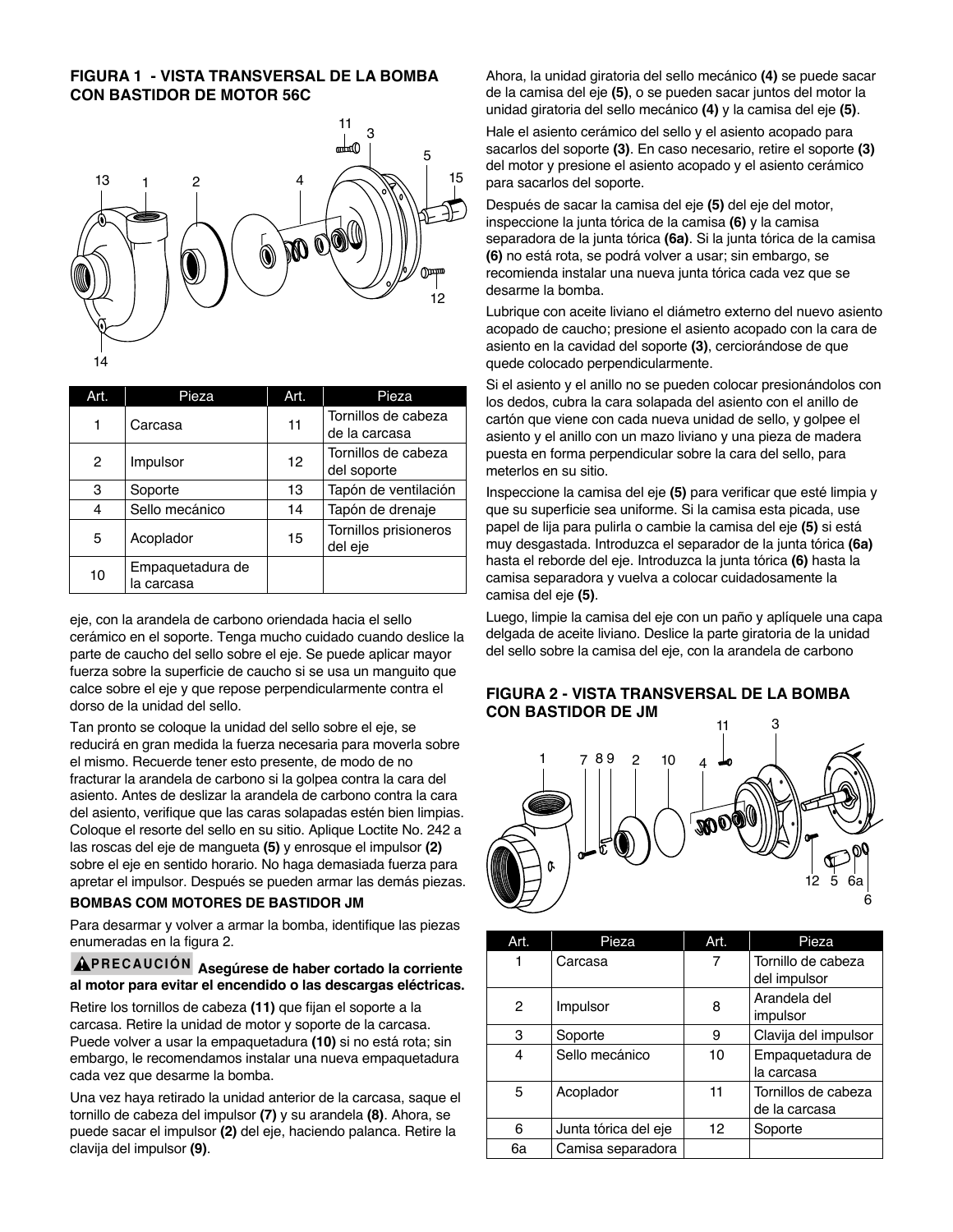oriendada hacia el sello cerámico del soporte. Tenga mucho cuidado cuando deslice la parte de caucho del sello sobre el eje. Se puede aplicar mayor fuerza sobre la superficie de caucho si se usa un manguito que calce sobre el eje y que repose perpendicularmente contra el dorso de la unidad del sello.

Tan pronto se coloque la unidad del sello sobre la camisa del eje, se reducirá en gran medida la fuerza necesaria para moverla sobre el mismo. Recuerde tener esto presente, de modo de no fracturar la arandela de carbono si la golpea contra la cara del asiento. Antes de deslizar la arandela de carbono contra la cara del asiento, verifique que las caras solapadas estén bien limpias. Coloque el resorte del sello en su sitio. Deseche los sujetadores del sello en los motores de todos los modelos salvo por el modelo DC4 y vuelva a colocar la clavija del impulsor **(9)** y el impulsor **(2)** sobre el eje. Instale la arandela del impulsor **(8)** y el tornillo de cabeza **(7)**. Apriete los tornillos de cabeza de 3/8" a un par de torsión de 35 pies/lb. y los de 1/2" a 80 pies/lb. Vuelva a ensamblar las demás piezas.

# **PIEZAS DE REPUESTO**

Cuando necesite piezas de repuesto para la bomba, comuníquese con el distribuidor de bombas más cercano. Indique el número de modelo y de serie que aparece en la placa de datos.

# **MAL FUNCIONAMIENTO**

Cuando investigue las posibles causas de un problema con la bomba, primero debe hacer el esfuerzo posible para eli-minar todo lo que pueda influir en tal problema. Debe verificar primero que se usen los instrumentos adecuados y que éstos sean precisos. Además, debe tener en cuenta que el funcionamiento de la bomba depende en gran medida de características del fluido tales como la temperatura, la gravedad específica y la viscosidad.

## **AUSENCIA DE DESCARGA**

La falta de descarga se puede deber a lo siguiente:

La bomba no está cebada

La altura manométrica del sistema es excesiva

La altura de succión es mayor que la altura para la cual está diseñada la bomba

El impulsor está obstruido o gira en sentido contrario

Hay una entrada de aire en la línea de succión

La válvula de restricción, o el filtro o la válvula de succión están obstruidos

#### **DESCARGA INSUFICIENTE**

Se puede deber a lo siguiente:

Una entrada de aire en la línea de succión o en el sello mecánico

La altura manométrica del sistema es mayor de lo esperado

## **INSUFICIENTE CARGA DE SUCCIÓN NETA POSITIVA DISPONIBLE (NPSHA)**

Demasiada altura de succión. Confírmela con los medidores. Verifique que las líneas de succión o el filtro no estén obstruidos.

Altura manométrica de succión insuficiente para líquidos calientes o volátiles

La válvula de retención es muy pequeña

El impulsor está parcialmente obstruido

Defectos mecánicos: El impulsor está dañado

# **PRESIÓN INSUFICIENTE**

Se puede deber a lo siguiente:

La altura manométrica del sistema es menor de lo esperado

- El líquido tiene aire o gas
- El impulsor está dañado
- El diámetro del impulsor es muy pequeño

La rotación o su sentido son incorrectos

## **PÉRDIDA DE SUCCIÓN LUEGO DE UN PERÍODO DE FUNCIONAMIENTO SATISFACTORIO**

Se puede deber a lo siguiente:

La línea de succión tiene fugas

Altura de succión demasiado elevada o NPSHA insuficiente

El líquido tiene aire o gas

El filtro o la válvula de retención está obstruido

El sello mecánico está dañado

# **DEMASIADO GASTO ENERGÉTICO**

Se puede deber a lo siguiente:

El motor no recibe el suministro adecuado

La altura manométrica del sistema es menor que la indicada, bombea demasiado líquido

La gravedad específica o la viscosidad del líquido bombeado es muy elevada

El impulsor frota contra la carcasa de la bomba (verifique el movimiento del eje de mangueta en los modelos con bastidor 56C)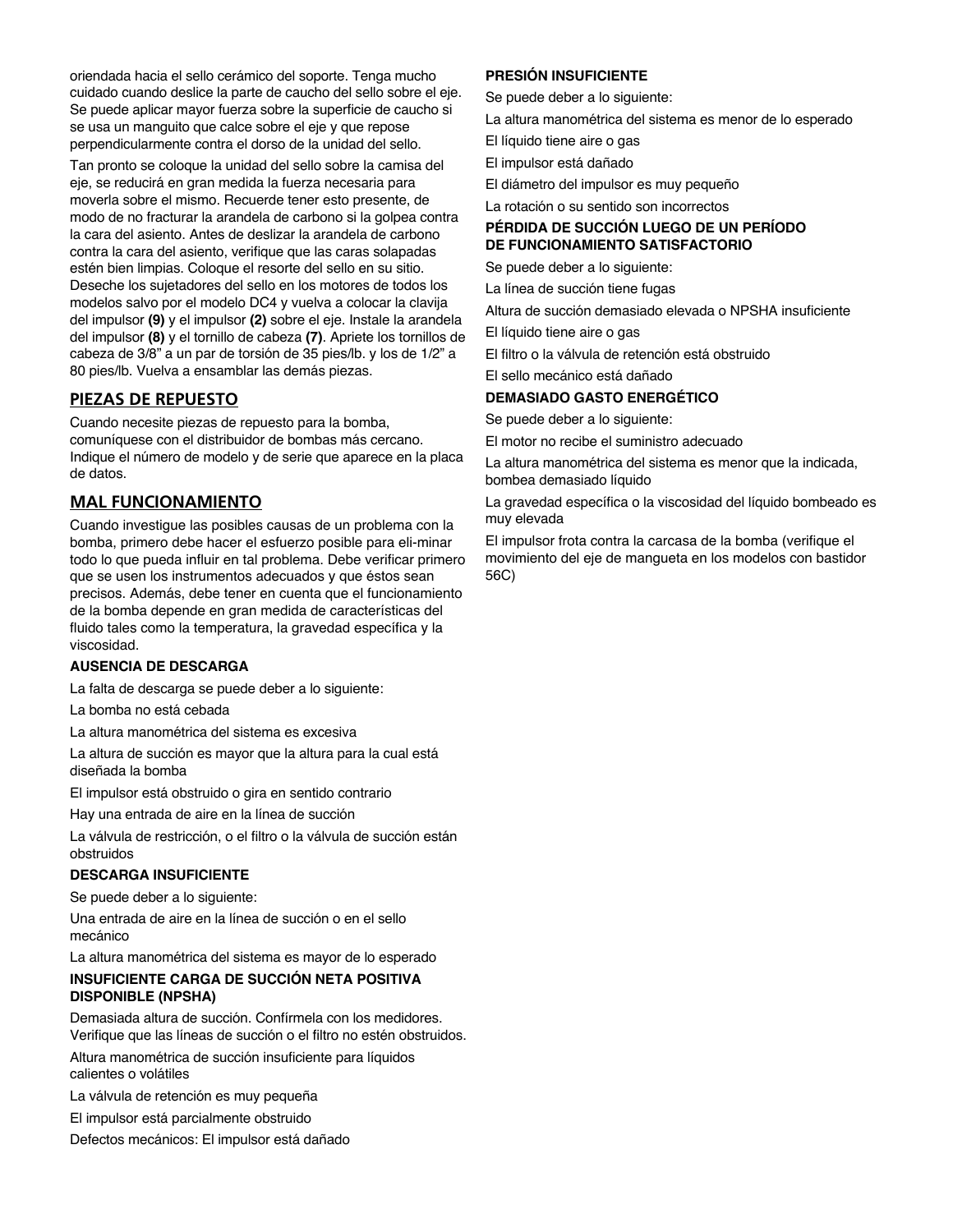# **GARANTÍA LIMITADA EN EE. UU.\***

# **Franklin Electric Co., Inc.**

Franklin Electric Co., Inc. garantiza que, por el lapso de 1 año desde la fecha de instalación, o de 2 años desde la fecha de fabricación, lo que ocurra primero, sus productos nuevos no tienen defectos de materiales ni de mano de obra CUANDO se instalan en un sistema de aguas blancas y se usan únicamente para bombear agua potable. La garantía no cubre los trabajos de bombeo de agua salada ni de otros líquidos corrosivos. En todos los casos, consulte y cíñase a lo dispuesto en los códigos locales. Franklin Electric Co., Inc. también ofrece una cobertura adicional para productos específicos, tal como se indica en el presente.

Las obligaciones de Franklin Electric respecto a la garantía de los equipos no fabricados por esta empresa, se limitan a la garantía real que los proveedores ofrecen a Franklin Electric.

Esta garantía sólo ampara al comprador minorista original, y sólo es válida mientras el comprador minorista original ocupe el lugar en el que se haya instalado originalmente el producto.

Las solicitudes de servicio en virtud de esta garantía se deben hacer comunicándose con el distribuidor de Franklin Electric que haya hecho la instalación (el punto de compra), tan pronto sea posible después de descubrir el supuesto defecto. Después de lo cual, Franklin Electric tomará las medidas correctivas en un plazo razonable.

Franklin Electric, a su criterio, podrá cambiar o reparar todo producto defectuoso según esta garantía, después de que un representante autorizado de la empresa lo haya inspeccionado, o de que Franklin Electric haya recibido el producto en su fábrica. No se realizará la reposición o la reparación hasta que se inspeccione el producto. Todos los cargos o gastos de flete hacia y desde la fábrica, de remoción y de reinstalación del producto, o de instalación de un producto de repuesto, corren por cuenta del comprador.

**ESTA GARANTÍA SUSTITUYE A TODA GARANTÍA NO FECHADA O DE FECHA ANTERIOR. TODA GARANTÍA IMPLÍCITA QUE PUEDA AMPARAR AL COMPRADOR, INCLUYENDO LA DE IDONEIDAD PARA LA COMERCIALIZACIÓN Y DE IDONEIDAD PARA UN PROPÓSITO DADO, NO SE EXTENDERÁ MÁS ALLÁ DEL PERÍODO DE GARANTÍA APLICABLE. Algunos estados prohíben las limitaciones respecto al plazo de una garantía implícita, por lo que es posible que la limitación anterior no se aplique en su caso. FRANKLIN ELECTRIC NO SERÁ RESPONSABLE, EN NINGÚN CASO, POR LOS DAÑOS INCIDENTALES O SECUNDARIOS. Algunos estados prohíben la exclusión o las limitaciones respecto a los daños incidentales o secundarios, por lo que es posible que lo anterior no se aplique en su caso.**

Esta garantía no ampara ningún producto objeto de negligencia, alteraciones, accidentes, abuso, uso indebido, instalación indebida, vandalismo, disturbios civiles ni casos de fuerza mayor. Las únicas garantías que Franklin Electric autoriza son las que se indican aquí. Franklin Electric no autoriza a ninguna otra persona a ofrecer ninguna garantía sobre sus productos, ni se hace responsable por ninguna garantía no autorizada, hecha respecto a la venta de sus productos.

# **ESTA GARANTÍA LE OFRECE DERECHOS ESPECÍFICOS, ADEMÁS DE LOS CUALES PUEDE TENER OTROS DERECHOS QUE VARÍAN DE UN ESTADO EN OTRO.**

\* Para mayor información sobre la garantía internacional, comuníquese con la División de exportaciones de Franklin Electric Co., Inc.

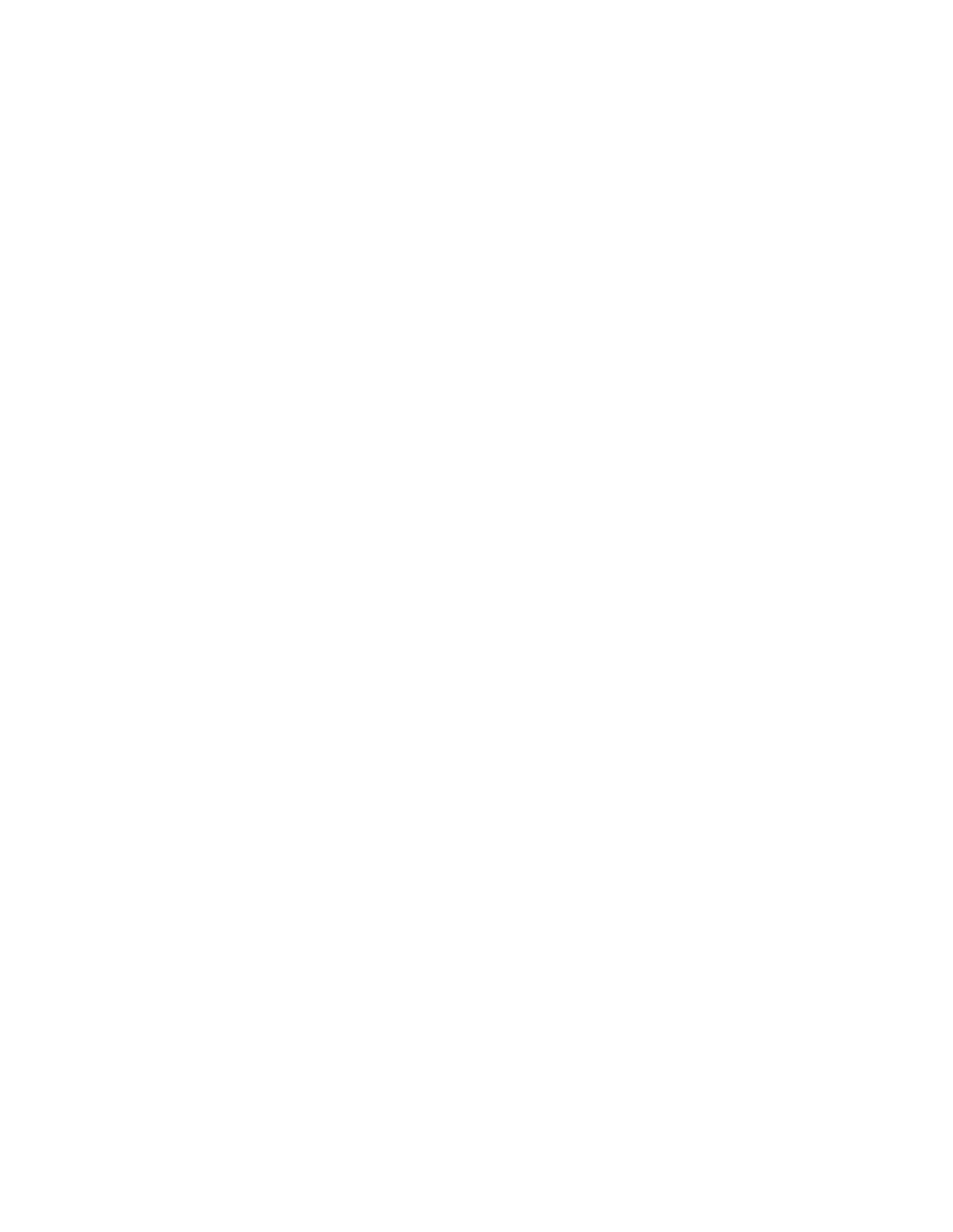# Franklin Electric

# MANUEL DU PROPRIÉTAIRE POMPE CENTRIFUGE À ASPIRATION AXIALE



# **INDICATIONS GÉNÉRALES**

Une pompe centrifuge est un appareil qui fonctionnera en vous donnant satisfaction, dans la mesure où elle installée correctement et que l'on veille à l'entretenir adéquatement. Les paragraphes qui suivent énoncent les principes généraux que vous devez observer afin de vous assurer que la pompe demeure en bon état de fonctionnement.

# **INSPECTION DE L'APPAREIL LIVRÉ**

Chacune des pompe est testée, empaquetée dans une caisse à claire-voie, puis inspectée avant l'expédition pour s'assurer qu'elle arrive à destination en bon état. Il peut toutefois arriver que les produits s'endommagent au cours de l'expédition. Lorsque vous recevez la pompe, examinez-la de près afin de vous assurer qu'aucune de ses parties n'est brisée ni endommagée. Si vous relevez des dommages, faites-en état immédiatement soit au transporteur qui a effectué la livraison, soit au détaillant chez qui la pompe a été achetée.

# **POSITIONNEMENT DE LA POMPE**

Il faut veiller à installer la pompe aussi près de la source qu'il est pratiquement possible, de façon à ce que la conduite d'aspiration soit la plus courte et la plus directe possible. Veillez également à installer une conduite d'évacuation qui sera la plus courte et directe possible, tout en utilisant le nombre minimal de coudes et de raccords, de façon à minimiser la perte de charge. Si cela est possible en pratique, la pompe doit être installée de façon à être accessible pour l'inspection lorsqu'elle fonctionne. Il faut prévoir un dégagement en hauteur au cas où il est nécessaire d'employer un dispositif de levage. L'équipement sélectionné doit être compatible avec l'environnement disponible. Veillez à protéger les pompes et les moteurs contre les inondations.

# **FONDATION**

La fondation doit être en mesure d'absorber les vibrations; de plus, elle doit constituer un support permanent et rigide en soutenant la pompe par couplage direct. Une fondation en béton sur une base solide devrait convenir aux besoins. Il faut employer des boulons d'ancrage de la bonne dimension et les fixer dans le béton.

# **LISEZ ET SUIVEZ LES INSTRUCTIONS LIÉES À LA SÉCURITÉ**

Le symbole ci-contre indique une alerte portant sur la sécurité. Lorsque vous voyez ce symbole sur la pompe ou dans le présent manuel, repérez le ou les mots-indicateurs, et soyez avisé du risque de blessure :

**DANGER** vous avertit des dangers qui causeront des blessures graves, voire la mort, ou des dégâts matériels importants si l'avertissement est ignoré.

**AVERTISSEMENT** vous avertit des dangers qui peuvent causer des blessures graves, voire la mort, ou des dégâts matériels importants si l'avertissement est ignoré.

**ATTENTION** vous avertit des dangers qui causeront ou qui peuvent causer des blessures sans gravité ou des dégâts matériels importants si l'avertissement est ignoré.

L'étiquette **AVIS** indique des directives spéciales qui sont importantes mais qui ne sont pas liées à un danger.

**Lisez attentivement et suivez l'ensemble des instructions liées à la sécurité contenues dans le présent manuel et indiquées sur la pompe.**

Conservez les étiquettes liées à la sécurité en bon état.

Remplacez toute étiquette manquante ou endommagée.

**Installez le câblage du moteur selon le voltage requis. Consultez la plaque signalétique du moteur.**

Réalisez la connexion de mise à la terre du moteur avant de brancher l'alimentation principale.

# **ENREGISTREMENT DES NUMÉROS DE MODÈLE ET DE SÉRIE**

Notez le numéro de modèle et le numéro de série de la pompe Franklin Electric. Ces numéros seront nécessaires lors de la commande de pièces de rechange.

Modèle de la pompe : \_

Numéro du modèle du moteur :

Fabricant du modèle du moteur :

# **INSTALLATION PAR COUPLAGE DIRECT DE LA POMPE**

Il faut prévoir suffisamment de dégagement à l'arrière du moteur, ceci afin de pouvoir le retirer du boîtier de la pompe, tout comme l'assemblage du support du rotor, lorsqu'il est nécessaire de le réparer ou de le changer.

Le système doit être positionné sur la fondation ou sur la plaque de fondation et fixé à l'une ou l'autre au moyen de boulons en s'assurant qu'aucun effort ne s'exerce à la fois sur le raccord d'aspiration ni sur le raccord d'évacuation. Si cela est nécessaire, ayez recours à des cales d'épaisseurs que vous disposerez sous les pieds de fixation de la pompe



**Hazardous voltage. Can shock, burn, or cause death.**

Ground pump before connecting to power supply. Disconnect power before working on pump, motor or tank.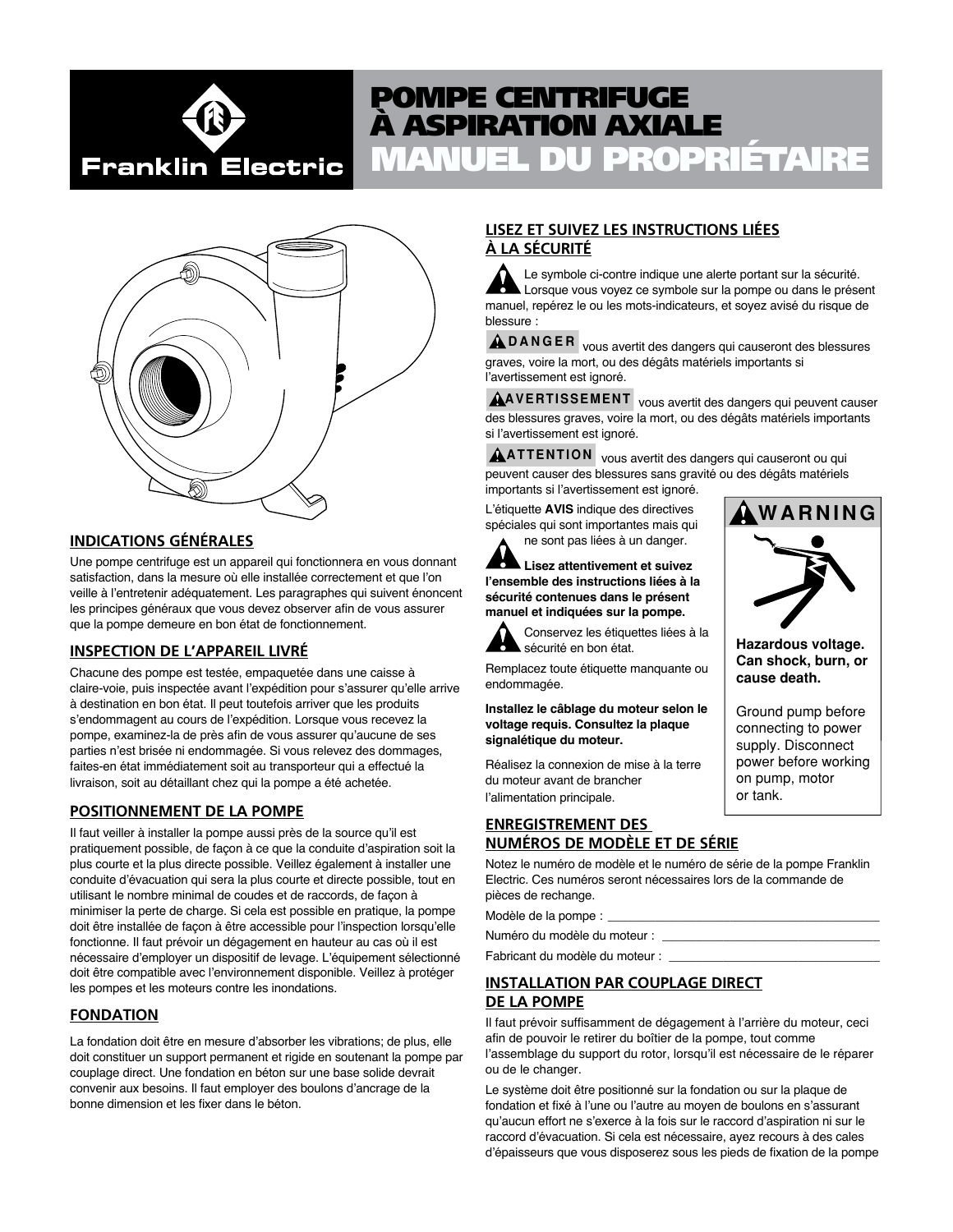à couplage direct, ceci afin de positionner la pompe de niveau. Serrez fermement et uniformément les boulons de fixation qui retiennent le moteur sur le support de la pompe. Lorsque vous connectez les raccords d'aspiration et d'évacuation, il est impératif de ne pas appliquer d'effort supplémentaire sur les raccords; lubrifiez tous les filets des connections à l'aide d'une pâte lubrifiante ou d'un mastic qui convient à l'usage.

#### **CONDUITES**

Le poids des conduites ne doit jamais être supporté par la pompe. La conduite d'aspiration tout comme celle d'évacuation doit être retenue de façon indépendante, par un point se trouvant près de la pompe. Les conduites doivent être installées soigneusement de façon à ce qu'il ne soit pas nécessaire d'utiliser la force pour les connecter à la pompe.

Si la canalisation d'évacuation est particulièrement longue, ou si la conduite est soumise à de grands écarts de température, il convient alors d'employer des raccordements coulissants ou une manchette souple de raccordement afin de compenser l'élongation de la conduite en raison de la variation de pression ou de température. Les manchettes souples de raccordement se révèlent également utiles pour empêcher la transmission de bruits et de vibrations.

#### **CONDUITE D'ASPIRATION**

Il faut veiller à installer la pompe le plus près possible de la source de liquide à pomper. Si la hauteur géométrique d'aspiration est importante (15 pieds ou plus), si c'est un liquide chaud qui est pompé ou si la canalisation présente de nombreux coudes ou angles, il faut vérifier minutieusement que la pompe travaille en régime de charge nette positive à l'aspiration (NPSH).

La canalisation d'aspiration doit être aussi courte, directe et de grand diamètre qu'il est pratiquement possible. Elle doit être disposée de façon à monter graduellement vers la pompe; de plus, il convient de l'installer de manière à ce que l'entrée d'aspiration de la pompe constitue le point le plus élevée de la canalisation. Limitez autant que possible l'emploi de raccords; connectez les conduites au moyen de coudes à grand rayon de courbure lorsque l'espace disponible le permet.

N'attachez pas de coude directement à l'aspiration de la pompe; disposez une conduite droite d'une certaine longueur à l'entrée de la pompe ou employez un réducteur excentrique pour que les liquides entrent convenablement dans la pompe. N'installez pas de robinet d'étranglement sur la canalisation d'aspiration, et n'y aménagez pas d'orifices. Ceux-ci peuvent causer une cavitation, ce qui peut endommager gravement la pompe.

S'il est nécessaire d'installer un clapet de pied afin de garder la pompe amorcée (remplie d'eau), la section transversale du dispositif doit avoir de 1½ à 2 fois la taille de la conduite d'aspiration. Lorsqu'une crépine d'aspiration est utilisée, celle-ci doit posséder une aire de 3 à 4 fois la taille de la conduite d'aspiration; autrement, la perte de charge générée sera excessive.

Lorsque la hauteur géométrique d'aspiration est élevée, il est particulièrement important que la conduite d'aspiration ne présente aucune fuite. Si de l'air est aspiré dans la canalisation d'aspiration par un orifice, le rendement de la pompe s'en trouvera diminué et il sera alors difficile de maintenir la pompe remplie d'eau.

Lorsque la canalisation d'aspiration tire le liquide à partir d'un puisard ouvert, il faut veiller à submerger suffisamment son extrémité la plus basse pour empêcher que de l'air ne soit aspiré dans la conduite par un effet de tourbillon. L'utilisation d'une tulipe d'aspiration disposée à l'extrémité d'une canalisation d'aspiration en position verticale contribuera à compenser une faible immersion.

#### **CONDUITED'ÉVACUATION**

La conduite d'évacuation n'est pas un élément aussi important que la canalisation d'aspiration; il faut toutefois faire preuve de minutie lors du choix du diamètre de la conduite et lors de sa disposition, de façon à éviter que ne soient créées des pertes de charge inutiles. De la même façon que pour la conduite d'aspiration, il faut minimiser le nombre de raccords et éviter les changements de direction ou de diamètres.

Un robinet-vanne doit être installé à l'intérieur de la canalisation d'évacuation; celui-ci sera utile lors du remplissage initial pour amorcer la pompe; de plus, il permettra de procéder à des travaux sur la pompe sans qu'il soit nécessaire de vider la conduite d'évacuation ou tout bassin qui y est connecté.

Il est recommandé d'installer sur la conduite d'évacuation un clapet de non-retour, entre la pompe et le robinet-vanne. Si un système équipé d'un clapet de pied fonctionne avec une importante hauteur de refoulement, le clapet de non-retour protège alors la pompe contre les variations subites de pression, qui se produisent chaque fois que l'on interrompt le fonctionnement de la pompe. Dans le cas d'un système dépourvu d'un clapet de pied, le clapet de non-retour empêche la rotation en sens inverse ainsi que la perte de pression dans la canalisation d'évacuation si la pompe s'arrête.

#### **MOTEUR ET COMMANDES**

Une petite pompe centrifuge à couplage direct nécessite un moteur de puissance fractionnaire (cadre 56C) allant de 1/3 HP à 3 HP à 3 600 tours/min. Alors qu'une plus grande pompe à couplage direct emploiera un moteur à puissance intégrale (cadre JM) produisant de 3 à 50 HP à 3 600 tours/min.

Le moteur de puissance fractionnaire monophasé (cadre 56C) est protégé par un interrupteur interne à réenclenchement automatique et à rupteur thermique, de sorte qu'une protection externe n'est nécessaire. Chacun des moteurs triphasés (cadres 56C et JM) doit être équipé d'un démarreur manuel qui intègre une protection contre les surcharges. Il faut avoir recours à un démarreur magnétique si on veut bénéficier de la protection contre les surcharges tout en disposant du fonctionnement automatique (employé conjointement avec un interrupteur à flotteur ou un commutateur à pression).

Le calibre du câblage électrique du moteur doit observer les normes du code de l'électricité en vigueur. Des fils sous-dimensionnés seront la cause d'une chute de tension qui peut endommager le moteur. Assurezvous que les caractéristiques du courant électrique correspondent à celles nécessaires à l'alimentation du moteur. Des instructions pour la connexion des fils de moteur d'un moteur à double tension figurent sur le couvercle de la boîte de connexion du moteur ou sur la plaque signalétique du moteur.

#### **DISPOSITIFS DE PROTECTION**

Si on constate que la possibilité existe selon laquelle le système de pompage fonctionne à sec (perte de l'amorçage, réservoir vide, etc.), il faut protéger la pompe au moyen d'un dispositif de commande automatique.

#### **DÉMARRAGE**

Une pompe centrifuge doit être amorcée (remplie d'un liquide) avant de commencer le pompage. Dans le cas d'un système de pompage équipé d'un clapet de pied à l'extrémité de la canalisation d'aspiration, le moyen de plus simple d'amorcer la pompe consiste à remplir la canalisation d'aspiration, la pompe, ainsi qu'une partie suffisante de la conduite d'évacuation afin de former un niveau d'eau d'un à deux pieds au-dessus de la partie supérieure du boîtier de la pompe. Il faut permettre à l'air emprisonné dans le boîtier de la pompe de s'échapper en ouvrant le bouchon supérieur de mise à l'air libre pendant le temps nécessaire pour qu'un débit uniforme de liquide s'écoule de l'orifice. Tournez à la main l'arbre de la pompe afin de libérer l'air emprisonné à l'intérieur du rotor. Si la conduite d'aspiration se trouve en position horizontale ou à peu près, attendez plusieurs minutes pour permettre à l'air d'évacuer le système. Fermez le bouchon de mise à l'air libre, puis préparez le démarrage de la pompe.

La bonne direction de rotation sera assurée lorsque la pompe sera entraînée par un moteur monophasé. Il est toutefois très important de vérifier que le sens de rotation est le bon lorsqu'un moteur triphasé alimente la pompe, ou lorsque le moteur provient d'une origine autre. Vérifiez la rotation d'un moteur triphasé en le mettant en marche juste un instant, ce façon à faire tourner la pompe quelques tours seulement (le fonctionnement de façon prolongée de la pompe dans le mauvais sens de rotation peut l'endommager et annuler la garantie). Vérifiez si le sens de rotation de l'arbre correspond à la flèche apparaissant sur le boîtier de la pompe. Si le sens n'est pas bon, interchangez deux des trois fils, que ce soit sur le moteur ou sur le démarreur, pour rectifier le sens de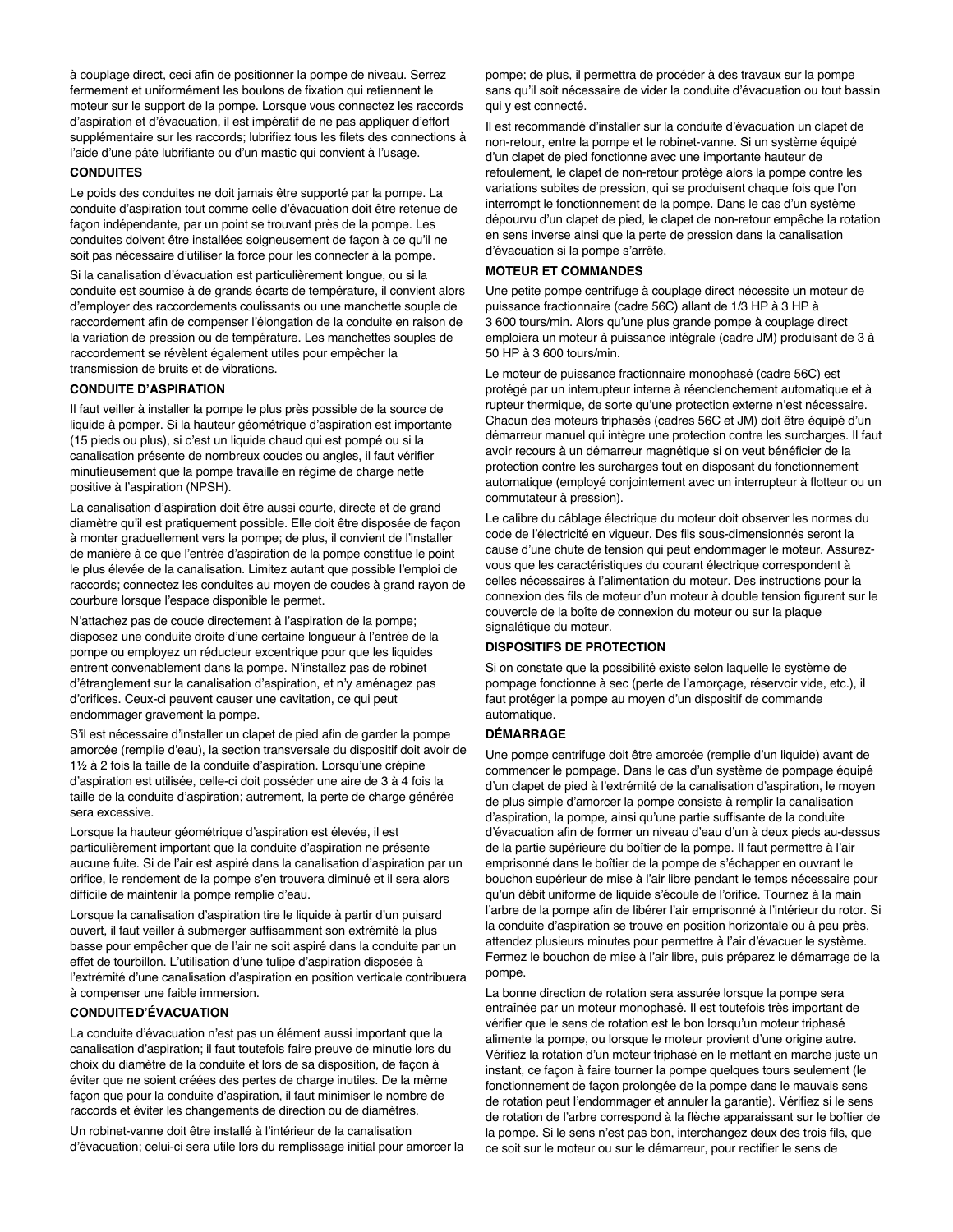rotation. Fermez le robinet-vanne sur la canalisation d'évacuation et démarrez la pompe. Une fois que le moteur a atteint sa vitesse d'opération, ouvrez progressivement le robinet-vanne jusqu'à la moitié. Si la pompe ne fonctionne toujours pas après quelques secondes d'entraînement, arrêtez le moteur et laissez la pompe au repos pendant quelques minutes. Au besoin, ajoutez du liquide dans la pompe pour l'amorçage et ouvrez brièvement le bouchon de mise à l'air libre pour évacuer l'air accumulé à l'intérieur. Redémarrez la pompe. Si la pompe ne fonctionne toujours pas, arrêtez-la, puis effectuez de nouveau l'opération de remplissage d'eau de la pompe pour l'amorçage ainsi que l'opération d'évacuation de l'air.

Si plusieurs tentatives pour démarrer la pompe demeurent infructueuse, examinez le clapet de pied et la canalisation d'aspiration pour repérer la présence de fuites. Ne faites pas fonctionner la pompe pendant plus de quelques secondes à moins qu'elle ne reste pleine de liquide et qu'elle génère un débit de pompage convenable. En laissant fonctionner la pompe de façon prolongée alors qu'elle n'a pas été préalablement amorcée, vous pouvez causer de graves dommages aux pièces tournantes, ce qui annule alors la garantie. L'installation d'un manomètre de pression de décharge vis-à-vis de la sortie de la pompe vous indiquera la pression produite par la pompe; cela vous aidera également à déterminer si la pompe fonctionne correctement. Une fois que la pompe a atteint un régime de fonctionnement adéquat et que la canalisation d'évacuation reste pleine en tout temps, ouvrez complètement le robinet-vanne et laissez-le ouvert tant qu'il ne sera pas nécessaire de réparer la pompe ou de l'amorcer de nouveau.

Dans le cas de systèmes de pompage volumineux, ou de systèmes qui ne comportent pas de clapet de pied, et qui doivent pourtant être amorcés afin de surpasser une grande hauteur géométrique d'aspiration, il existe d'autres méthodes d'amorçage. Une pompe à vide actionnée manuellement ou par un moteur peut être employée pour évacuer l'air du boîtier de la pompe à l'intérieur de délais raisonnables. La canalisation d'évacuation doit disposer d'un clapet de non-retour ou d'un robinetvanne positionné près de la pompe afin de limiter le volume d'air à déplacer.

S'il est nécessaire d'arrêter la pompe en raison de la présence de températures sous le point de congélation, protégez celle-ci ainsi que les canalisation en les vidant complètement, ou en introduisant un antigel anticorrosif dans le système.

#### **LUBRIFICATION - POMPE**

Les pièces rotatives de la pompe centrifuge (rotor, arbre, éléments du joint, etc.) se lubrifient au contact du liquide pompé. Aucune autre lubrification n'est nécessaire.

### **NEFAITESNIDÉMARRERNIFONCTIONERLA POMPEÀ SEC.**

Aucun ajustement du joint d'étanchéité n'est requis; le joint se lubrifie par au contact du liquide pompé. Il est possible qu'un joint d'étanchéité neuf présente une légère fuite au cours de la première heure de fonctionnement de la pompe, mais à moins que le joint ne soit défectueux ou que l'installation n'ait été mal exécutée, la fuite finira par s'arrêter d'elle-même. Si une fuite apparaît après une longue période d'utilisation de la pompe, il faut alors remplacer le joint d'étanchéité.

**ATTENTION Les joints d'étanchéité de l'arbre ne doivent pas fonctionner lorsqu'ils sont secs. Remplissez la pompe d'eau avant de la mettre en marche, sinon elle s'endommagera. Le moteur installé sur la pompe est garanti par le fabricant; dans l'éventualité où il subirait une défaillance, il convient alors de l'expédier vers un centre de service autorisé pour le faire réparer. La garantie du moteur devient caduque si les réparations ne sont pas effectuées par un centre de service autorisé.**

#### **LUBRIFICATION - MOTEUR**

Le moteur est d'ordinaire équipé de roulements à billes étanches qui ne demandent aucune lubrification supplémentaire. Il est préférable de s'adresser à un centre de réparation autorisé par le fabricant du moteur situé dans votre région pour obtenir des pièces de rechange et faire réparer le moteur. Consultez votre annuaire téléphonique ou communiquez avec le détaillant le plus proche de chez vous.

# **DÉMONTAGE**

#### **POMPE ÉQUIPÉED'UN CADREDEMOTEUR 56C**

Pour démonter et réassembler la pompe, consultez le Schéma 1 pour l'identification des composants selon leur numéro.

#### **ATTENTION Assurez-vous que l'alimentation du moteur est coupée pour éviter tout démarrage accidentel ou choc électrique.**

Enlevez les vis à tête **(11)** qui fixent le support du moteur au boîtier. Retirez du boîtier le moteur et le support. Il est possible de réutiliser la garniture d'étanchéité **(10)** si elle n'est pas abîmée; il est toutefois recommandé d'installer une garniture d'étanchéité neuve chaque fois que l'on procède au réassemblage de la pompe. Une fois l'assemblage du moteur et de son support retiré du boîtier, il est possible d'enlever le rotor **(2)** de la prise d'entraînement **(5)** en la tenant par ses méplats **(5)** (à travers la fenêtre du support) au moyen d'une clé ouverte et en dévissant le rotor. Tout en retenant la prise d'entraînement **(5)**, insérez un tournevis entre les pales du rotor **(2)**, puis dégagez doucement le rotor en tournant dans le sens contraire des aiguilles d'une montre. Faites l'usage d'un couple modéré pour ne pas endommager les pales du rotor. Lors du réassemblage de la pompe, serrez le rotor avec une pression légèrement plus forte, et assurez-vous de vérifier la bonne rotation de la pièce au démarrage.

L'assemblage rotatif du joint mécanique **(4)** peut être retiré hors de la prise d'entraînement. Si l'anneau de caoutchouc du joint d'étanchéité frotte vigoureusement contre la prise d'entraînement **(5)**, retirez les vis à tête du support **(12)** et utilisez le support **(3)** comme dispositif de tirage pour enlever l'assemblage joint **(4)**. Appuyez sur la coupelle d'étanchéité qui retient le siège de céramique du joint d'étanchéité pour la faire sortir du support.

Lubrifiez le diamètre extérieur de la coupelle d'étanchéité neuve en caoutchouc avec de l'huile légère; insérez la coupelle d'étanchéité dans la cavité du support, en vous assurant qu'elle y repose complètement. S'il n'est pas possible d'insérer la coupelle et le joint torique avec les doigts, recouvrez la face rabattue de la coupelle de l'anneau de carton qui accompagne l'emballage de chaque assemblage joint neuf, puis poussez la coupelle et l'anneau pour les positionner en frappant légèrement avec un maillet sur une pièce de bois bien appuyée sur la face de la coupelle.

# **SCHÉMA 1 - VUE TRANSVERSALE DE LA POMPE AVEC CADRE DE MOTEUR 56C**



| Pièce | Composant                         | Pièce | Composant                 |
|-------|-----------------------------------|-------|---------------------------|
|       | Boîtier                           | 11    | Vis à tête du boîtier     |
| 2     | Rotor                             | 12    | Vis à tête du support     |
| 3     | Support                           | 13    | Bouchon de mise à l'air   |
|       |                                   |       | libre                     |
| 4     | Joint mécanique                   | 14    | Bouchon de vidange        |
| 5     | Accouplement                      | 15    | Vis sans tête sur l'arbre |
| 10    | Garniture d'étanchéité du boîtier |       |                           |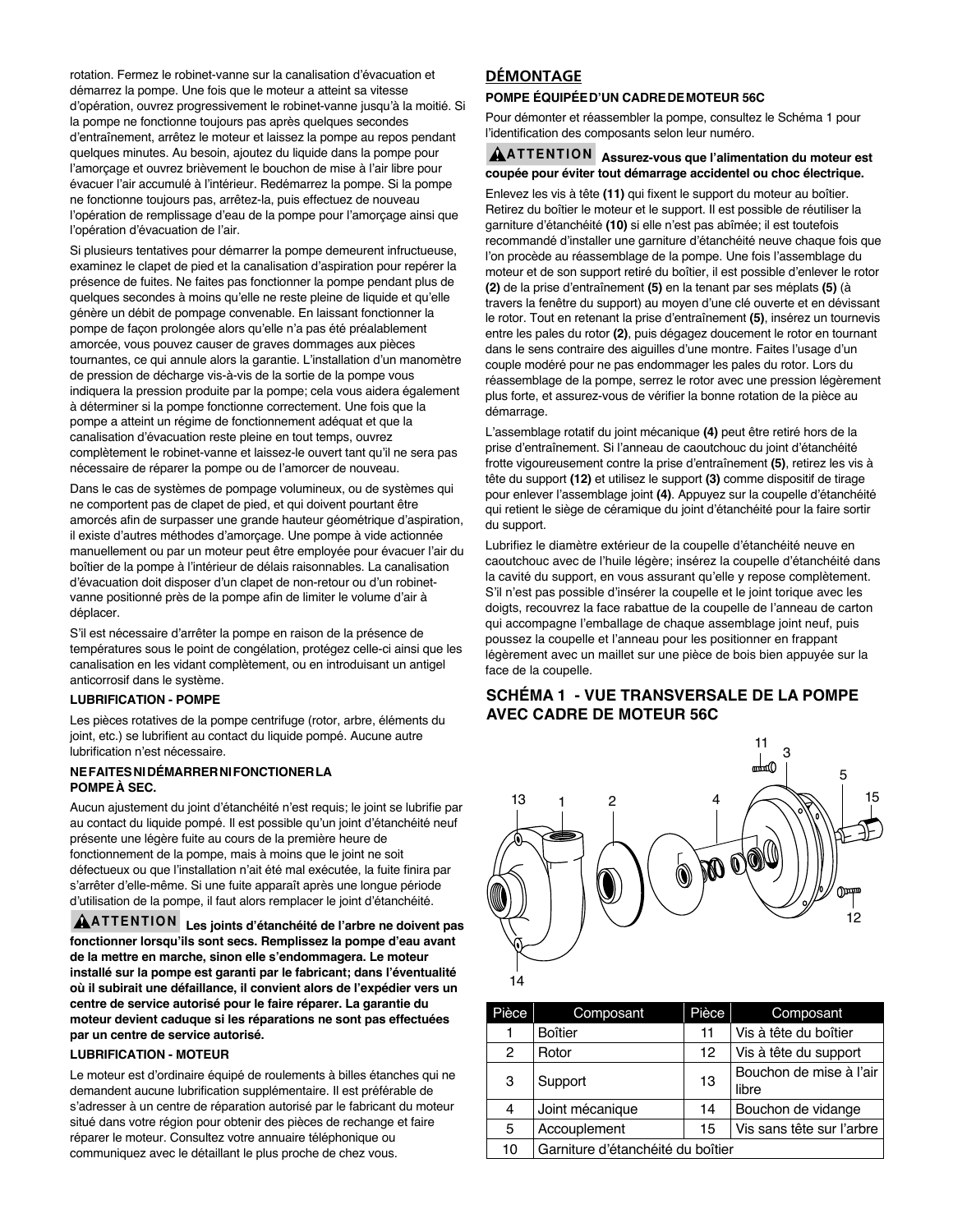Inspectez l'arbre de la pompe afin de vous assurer qu'il est propre et lisse. Utilisez une toile d'émeri pour polir l'arbre s'il est rayé. En revanche, remplacez la prise d'entraînement **(5)** si vous constatez qu'elle présente une usure excessive. La prise d'entraînement **(5)** est verrouillée en position sur le moteur ou sur l'arbre à l'aide de vis sans tête **(15)**. Si la prise d'entraînement a été déconnectée du moteur ou de l'arbre, il sera nécessaire de réajuster la position de l'arbre de la pompe de façon à ce que le rotor tourne librement à l'intérieur du boîtier de la pompe. Alors que les vis sans tête **(15)** sont desserrées, déterminez, puis ajustez la course de l'arbre en positionnant les vis sans tête. Assurez-vous que les vis sans tête reposent correctement dans la rainure de clavette de l'arbre. Une fois que les vis sans tête ont été correctement positionnées, retirez-les et enduisez leur extrémité de Loctite (nº 242) ou d'un autre enduit frein pour filets de force moyenne; remettez les vis à leur position. Cela empêchera le desserrage des vis sous l'effet des vibrations, ce qui pourrait autrement endommager la pompe.

Nettoyez ensuite l'arbre, puis appliquez-y une légère couche d'huile légère. Faites glisser la partie rotative de l'assemblage sur l'arbre, en orientant la rondelle de carbone vers le joint de céramique dans le support. En prenant un très grand soin, glissez la partie caoutchoutée du joint d'étanchéité sur l'arbre. Il est possible d'alléger la concentration d'efforts appliquée à la surface caoutchoutée en recourant à un manchon qui s'insère sur l'arbre et qui se butte uniformément contre le dos de l'assemblage joint.

Une fois l'assemblage joint positionné sur l'arbre, la force nécessaire pour le pousser le long de celui-ci est grandement réduite. Veillez à anticiper cette réduction d'effort pour ne pas que la rondelle de carbone heurte violemment la face de la coupelle et qu'elle se brise au même moment. Avant de glisser la rondelle de carbone jusqu'à ce qu'elle repose contre la face de la coupelle, assurez-vous que chacune de leurs faces est parfaitement propre. Placez le ressort du joint d'étanchéité en position. Enduisez de « Loctite » ( nº 242) les deux filets de la prise d'entraînement **(5)** puis vissez le rotor **(2)** dans le sens des aiguilles d'une montre sur l'arbre. Employez une force modérée pour serrer le rotor. Assemblez ensuite les composants restants.

#### **POMPE ÉQUIPÉED'UN CADREDEMOTEUR JM**

Pour démonter et réassembler la pompe, consultez le Schéma 2 pour l'identification des composants selon leur numéro.

**ATTENTION Assurez-vous que l'alimentation du moteur est coupée pour éviter tout démarrage accidentel ou choc électrique.**

# **SCHÉMA 2 - VUE TRANSVERSALE DE LA POMPE AVEC CADRE DE MOTEUR JM**



| Pièce | Composant                | Pièce | Composant                            |
|-------|--------------------------|-------|--------------------------------------|
| 1     | <b>Boîtier</b>           | 7     | Vis à tête du rotor                  |
| 2     | Rotor                    | 8     | Rondelle du rotor                    |
| 3     | Support                  | 9     | Clavette du rotor                    |
| 4     | Joint mécanique          | 10    | Garniture d'étanchéité<br>du boîtier |
| 5     | Accouplement             | 11    | Vis à tête du boîtier                |
| 6     | Joint torique de l'arbre | 12    | Support                              |
| 6a    | Douille-entretoise       |       |                                      |

Retirez les vis à tête du support **(11)** qui fixent le support au boîtier. Retirez du boîtier le moteur et le support. Il est possible de réutiliser la garniture d'étanchéité **(10)** si elle n'est pas abîmée : il est toutefois recommandé d'installer une garniture d'étanchéité neuve chaque fois que l'on procède au réassemblage de la pompe.

Une fois l'assemblage du moteur et de son support retiré du boîtier, il est possible d'enlever la vis à tête du rotor **(7)** et les rondelles du rotor **(8)**. Le rotor **(2)** peut être retiré de l'arbre en exerçant un effort de levier. Enlevez la clavette du rotor **(9)**.

L'assemblage rotatif du joint mécanique **(4)** peut être retiré hors du manchon de l'arbre **(5)**; ou encore, l'assemblage rotatif du joint mécanique **(4)** et le manchon de l'arbre **(5)** peuvent être enlevés ensemble de l'arbre du moteur.

Tirez le siège du joint de céramique et la coupelle d'étanchéité du joint mécanique hors du support **(3)**. Si cela est nécessaire, retirez le support **(3)** du moteur et poussez la coupelle d'étanchéité et le siège de céramique hors du support.

Alors que le manchon de l'arbre **(5)** se trouve hors de l'arbre du moteur, inspectez le joint torique du manchon **(6)** ainsi que la douille-entretoise du joint torique **(6a)**. Il est possible de réutiliser le joint torique du manchon **(6)** S'il n'est pas abimé; il est toutefois recommandé d'installer un joint torique neuf chaque fois que l'on procède au réassemblage de la pompe.

Lubrifiez le diamètre extérieur de la coupelle d'étanchéité neuve en caoutchouc avec de l'huile légère; insérez la coupelle d'étanchéité dans la cavité du support **(3)**, en vous assurant qu'elle y repose complètement.

S'il n'est pas possible d'insérer la coupelle et le joint torique avec les doigts, recouvrez la face rabattue de la coupelle de l'anneau de carton qui accompagne l'emballage de chaque assemblage joint neuf, puis poussez la coupelle et l'anneau pour les positionner en frappant légèrement avec un maillet sur une pièce de bois bien appuyée sur la face de la coupelle.

Inspectez le manchon de l'arbre **(5)** afin de vous assurer qu'il est propre et lisse. Utilisez une toile d'émeri pour polir l'arbre s'il est rayé. En revanche, remplacez la prise d'entraînement **(5)** si vous constatez qu'elle présente une usure excessive. Insérez la douille-entretoise du joint torique **(6a)** jusqu'à l'épaulement de l'arbre. Insérez le joint torique **(6)** jusqu'à la douille-entretoise, puis replacez doucement le manchon de l'arbre **(5)**.

Nettoyez ensuite le manchon de l'arbre, puis appliquez-y une légère couche d'huile légère. Faites glisser la partie rotative de l'assemblage joint sur le manchon de l'arbre, en orientant la rondelle de carbone vers le joint de céramique dans le support. En prenant un très grand soin, glissez la partie caoutchoutée du joint d'étanchéité sur l'arbre. Il est possible d'alléger la concentration d'efforts appliquée à la surface caoutchoutée en recourant à un manchon qui s'insère sur l'arbre et qui se butte uniformément contre le dos de l'assemblage joint.

Une fois l'assemblage joint positionné sur l'arbre, la force nécessaire pour le pousser le long de celui-ci est grandement réduite. Veillez à anticiper cette réduction d'effort pour ne pas que la rondelle de carbone heurte violemment la face de la coupelle et qu'elle se brise au même moment. Avant de glisser la rondelle de carbone jusqu'à ce qu'elle repose contre la face de la coupelle, assurez-vous que chacune de leurs faces est parfaitement propre. Placez le ressort du joint d'étanchéité en position. Pour tous les modèles sauf DC4, jetez les dispositifs de retenue et replacez la clavette du rotor **(9)** et le rotor **(2)** sur l'arbre. Installez la rondelle du rotor **(8)** et la vis à tête **(7)**. Serrez les vis à tête de 3/8 po avec un couple de 35 pi\*lb et celles de 1/2 po avec un couple de 80 pi\*lb. Réassemblez les composants restants.

# **PIÈCES DE RECHANGE**

Si des pièces de remplacement sont nécessaires pour la pompe, veuillez contacter votre revendeur le plus proche. Fournissez-lui la référence du modèle de pompe ainsi que son numéro de série, tels qu'ils apparaissent sur la plaque signalétique.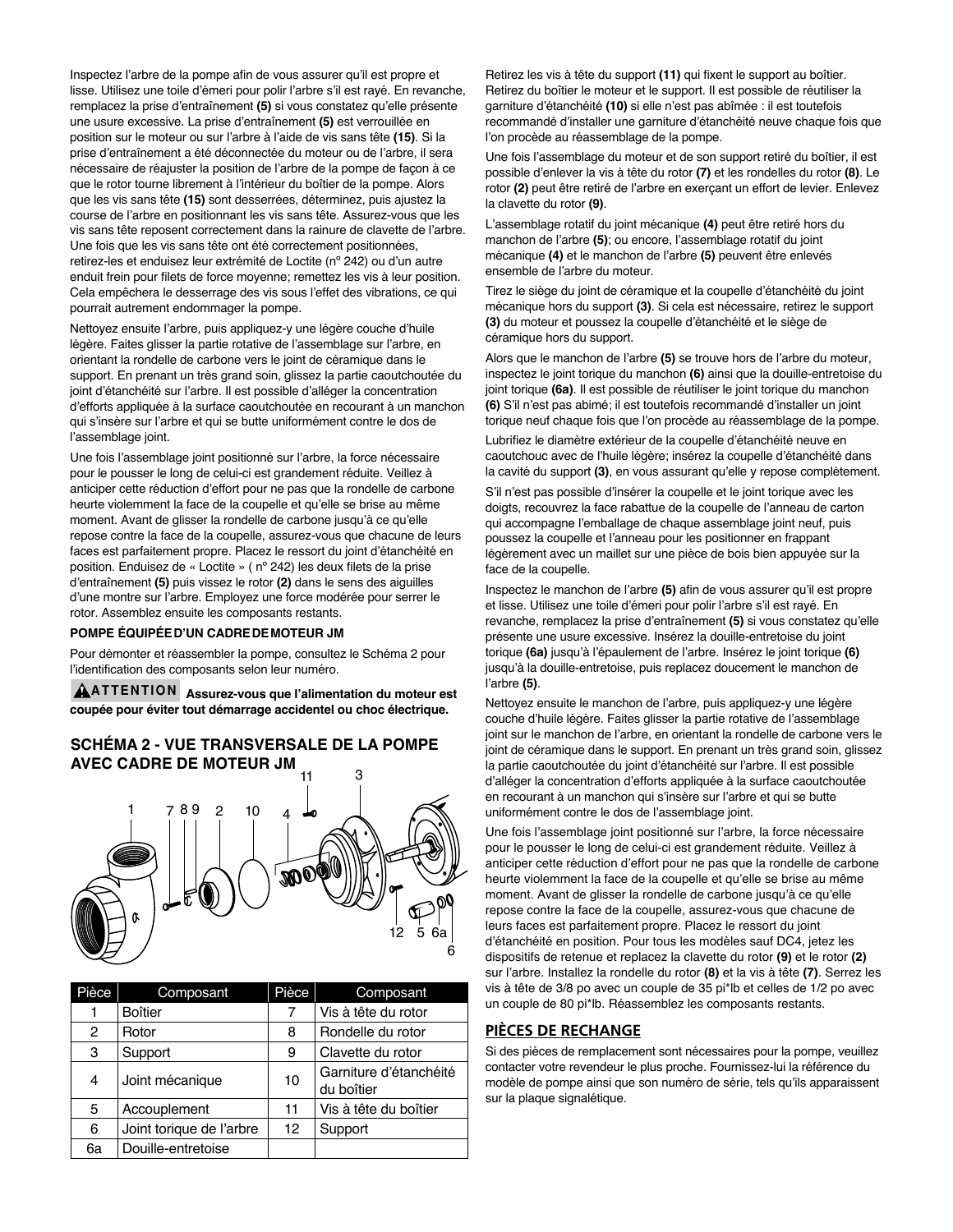# **RENDEMENT NONCONVENABLE**

Lorsque vous examinez un dysfonctionnement éventuel de la pompe, il convient de prendre toutes les mesures possibles pour éliminer toutes les influences. L'usage correct et la justesse des instruments doivent être vérifiés en premier lieu. De plus, veuillez noter que le rendement de la pompe peut être grandement affecté par les caractéristiques des fluides comme la température, la densité relative ou encore la viscosité.

#### **AUCUNE ÉVACUATION**

L'absence d'évacuation peut être liée à plusieurs facteurs :

La pompe n'a pas été amorcée

La hauteur de charge réelle du système est trop élevée

La hauteur géométrique d'aspiration est plus élevée que la capacité de la pompe

Le rotor est obstrué ou il tourne dans la mauvaise direction

De l'air s'infiltre dans la canalisation d'aspiration

Le clapet de pied, la crépine d'aspiration ou la valve d'aspiration est bouché

#### **ÉVACUATION INSUFFISANTE**

Elle peut être causée par :

Il y a des fuites d'air dans l'aspiration ou le joint mécanique

La hauteur de charge réelle du système est plus élevée que prévu

#### **CHARGE NETTE ABSOLUE DISPONIBLE À L'ASPIRATION (NPSHA) INSUFFISANTE**

La hauteur géométrique d'aspiration est trop élevée Vérifiez les jauges et capteurs Vérifiez l'obturation éventuelle de la canalisation ou de la crépine d'aspiration

La hauteur d'aspiration n'est pas suffisante pour les liquides chauds ou volatiles

Le clapet de pied est trop petit

Le rotor est en partie obstrué

Défauts mécaniques : rotor endommagé

#### **PRESSION INSUFFISANTE**

Elle peut être causée par :

La hauteur de charge réelle du système est plus basse que prévu

Il y a de l'air ou du gaz dans le liquide

Le rotor est endommagé

Le diamètre du rotor est trop petit

Mauvaise direction de rotation

#### **PERTEDEPUISSANCED'ASPIRATION APRÈS UNE PÉRIODE DEFONCTIONNEMENTSATISFAISANTE**

Elle peut être causée par :

La canalisation d'aspiration fuit

La hauteur géométrique d'aspiration est trop élevée ou encore présence d'une charge nette absolue disponible à l'aspiration insuffisante

Il y a de l'air ou du gaz dans le liquide

La crépine d'aspiration ou le clapet de pied est obturé

Le joint mécanique est endommagé

#### **CONSOMMATION ÉLECTRIQUE EXCESSIVE**

Elle peut être causée par :

La tension de secteur qui alimente le moteur est inadéquate

La hauteur de charge réelle du système est plus petite que celle évaluée; le système pompe trop de liquide

La densité relative ou la viscosité du liquide pompé est trop élevée

Le rotor frotte contre le boîtier de la pompe (pour les modèles de cadre 56C, vérifiez le jeu axial au bout de l'arbre)